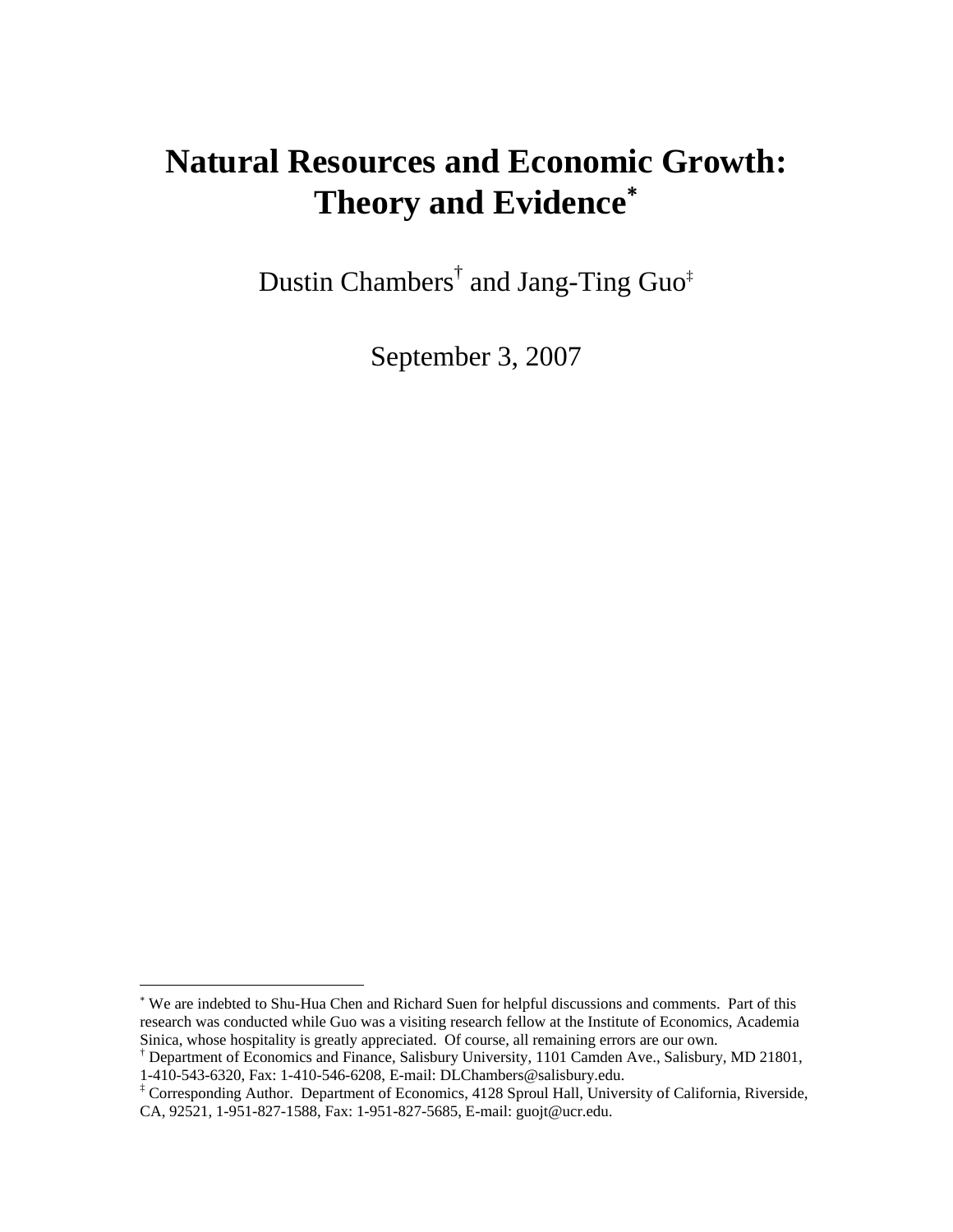### **Abstract**

This paper develops a one-sector endogenous growth model in which renewable natural resources are postulated as both a factor of production and as a measure of environmental quality. We show that sustained economic growth and a non-deteriorating environment can coexist along the economy's balanced growth path. Moreover, the output growth rate is positively related to the steady-state level of natural-resource utilization in production. Motivated by this theoretical prediction, we estimate a panel cross-country growth regression model that includes a broad measure of productive natural resources – the Ecological Footprint – as one of the conditioning variables, and find strong empirical support. Our estimation results also suggest that the costs of environmental conservation are fairly minimal, and that growth strategies based on greater physical capital formation and openness to international trade outperform those relying on more intensive utilization of the environment.

*Keywords*: Natural Resources; Endogenous Growth; Ecological Footprint. *JEL Classification*: O41; Q21; Q56.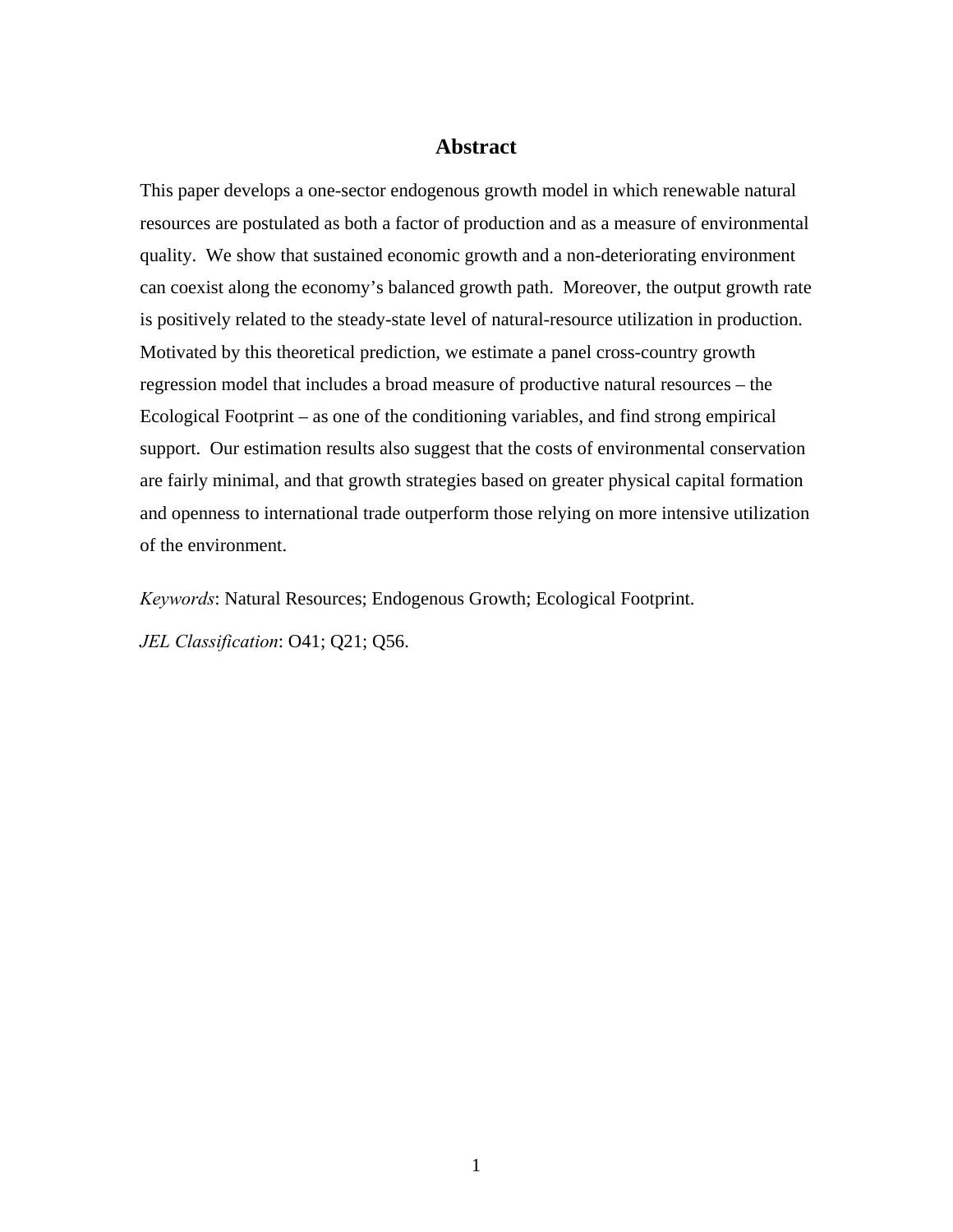# **1. Introduction**

<u>.</u>

In response to high energy prices and the OPEC oil embargo during the 1970's, economists began to systematically examine the growth effects of non-renewable natural resources within dynamic general equilibrium macroeconomic models. For example, using an exogenous-growth framework, Solow (1974) and Stiglitz (1974) show that sustained economic growth is possible so long as the reproducible factor of production (physical capital) can be substituted for exhaustible resources along the economy's balanced growth path.<sup>1</sup> This finding, while unquestionably essential, is somewhat restrictive in scope in that it ignores the impact of economic activities on the quality and state of the environment. As a result, economists began to broaden their focus to investigate the interrelations between economic growth and pollution emissions in the 1990's. Specifically, Stokey (1998) finds that continuing growth is possible despite ever tightening pollution restrictions that are met with costly abatement.<sup>[2](#page-2-1)</sup> More recently, Brock and Taylor (2005) demonstrate the co-existence of sustained economic growth and zero net pollution emissions (dubbed the "Kindergarten Rule") in an endogenous growth model in which the abatement technology improves through learning-by-doing. Although this latter branch of the literature implicitly discusses the relationship between economic development and environmental quality through the narrow lens of pollution, it neglects the dual role that natural resources play in the production of GDP and hence long-run economic growth. Motivated by this gap, we develop a one-sector endogenous growth model that captures the environment's roles as (i) a provider of factors of production, and (ii) a stock of renewable natural resources that accumulates over time to preserve environmental quality as GDP continues to grow. Our main finding is that in the long run, the economy's output growth rate is positively related to the steady-state level of utilized natural resources. In addition, a panel cross-country growth regression, which includes a broad measure of productive natural resources, provides strong empirical support for this theoretical prediction.

<span id="page-2-0"></span><sup>&</sup>lt;sup>1</sup> Suzuki (1976) finds that continuing output growth can arise within environmental endogenous growth models as well.

<span id="page-2-1"></span> $2$  See Lopez (1994) and Smulders and Gradus (1996) for other examples of growth models with pollution abatement.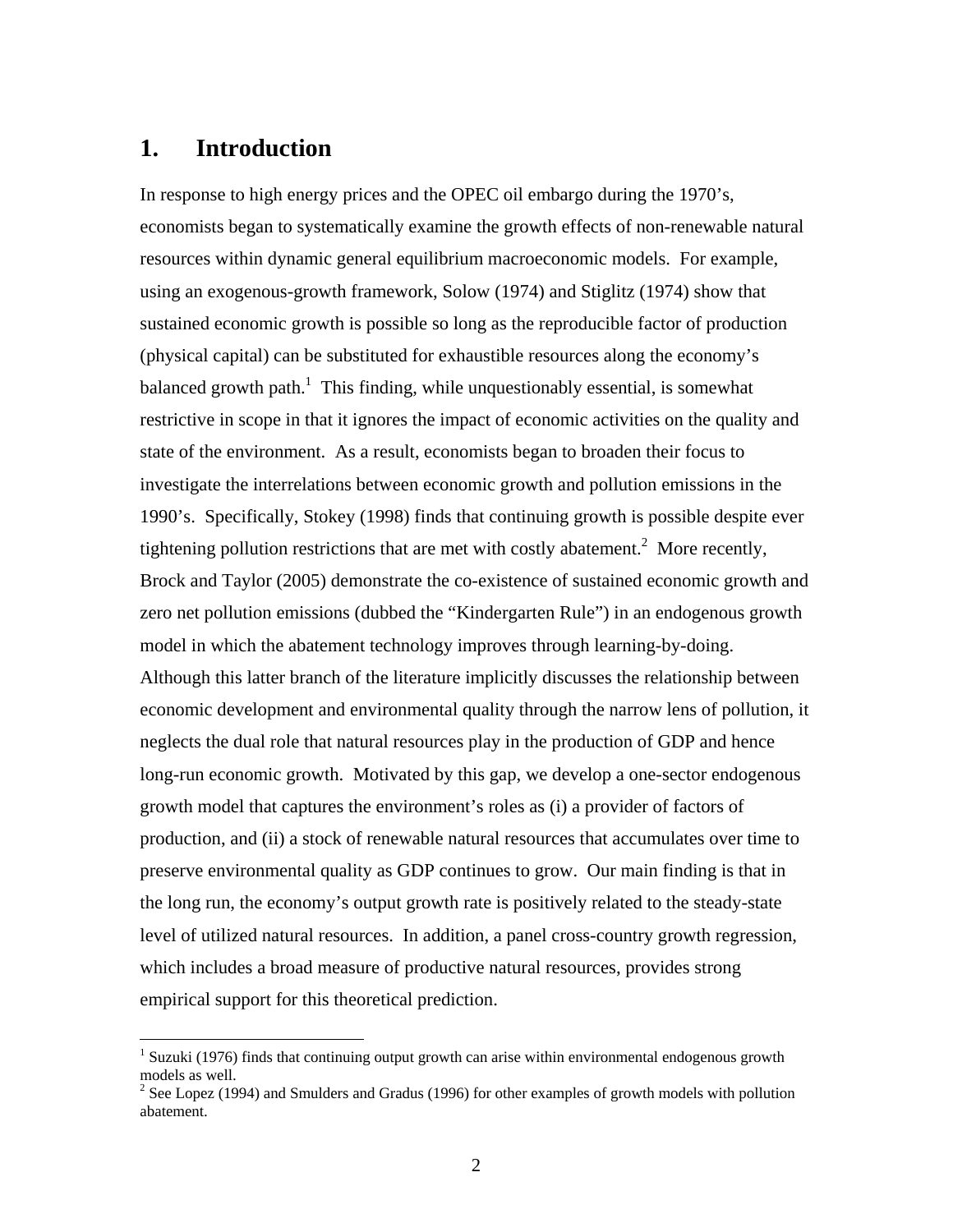The results of Solow (1974), Stiglitz (1974), and Stokey (1998), among others, together suggest that sustained economic growth is possible despite limitations on the productive availability of exhaustible natural resources, and that additional costs and restrictions associated with preserving environmental quality are not an insurmountable impediment to growth. By contrast, this paper focuses on the feasibility of a balancedgrowth-path equilibrium with non-deteriorating environmental quality in a canonical onesector endogenous growth model with renewable natural resources. In our model economy, households live forever, provide fixed labor supply and derive utility from consumption. A continuum of identical, competitive firms produce output using natural resources, which are assumed to regenerate at a constant rate over time, as a factor of production. The economy's aggregate production function displays increasing returns-toscale because of the presence of productive externalities generated by capital inputs. We show that along the balanced growth path (BGP), output, consumption, and physical capital all grow at a common positive rate, whereas the stock of total natural resources and the level of natural resources allocated to the firms' production process maintain their respective steady-state values.<sup>3</sup> It follows that the quantity of utilized natural resources per unit of GDP steadily declines in the economy's BGP equilibrium, a result that is also echoed in Solow (1974), Stiglitz (1974), and Stokey (1998) under non-renewable resources. Furthermore, we find that an increase of natural-resource utilization in production will raise the BGP's output growth rate.

Next, to empirically verify our main theoretical finding, we incorporate an inclusive measure of productive natural resources – the Ecological Footprint (EF) – into Barro's (1991) cross-country growth regression model. Formally, natural capital includes all the productive resources that can be extracted from the earth, as well as all the biological processes and services that facilitate life such as the absorption of waste or the conversion of carbon-dioxide into oxygen. The EF series is based on this broader concept of natural capital. As described in Rees (1992) and Wackernagel and Rees (1996), the EF variable systematically measures the quantity of renewable natural

<span id="page-3-0"></span> $3$  See Smulders (1999) for a survey of other mechanisms that also demonstrate the compatibility of continuing output growth and environmental preservation within the context of endogenous growth models.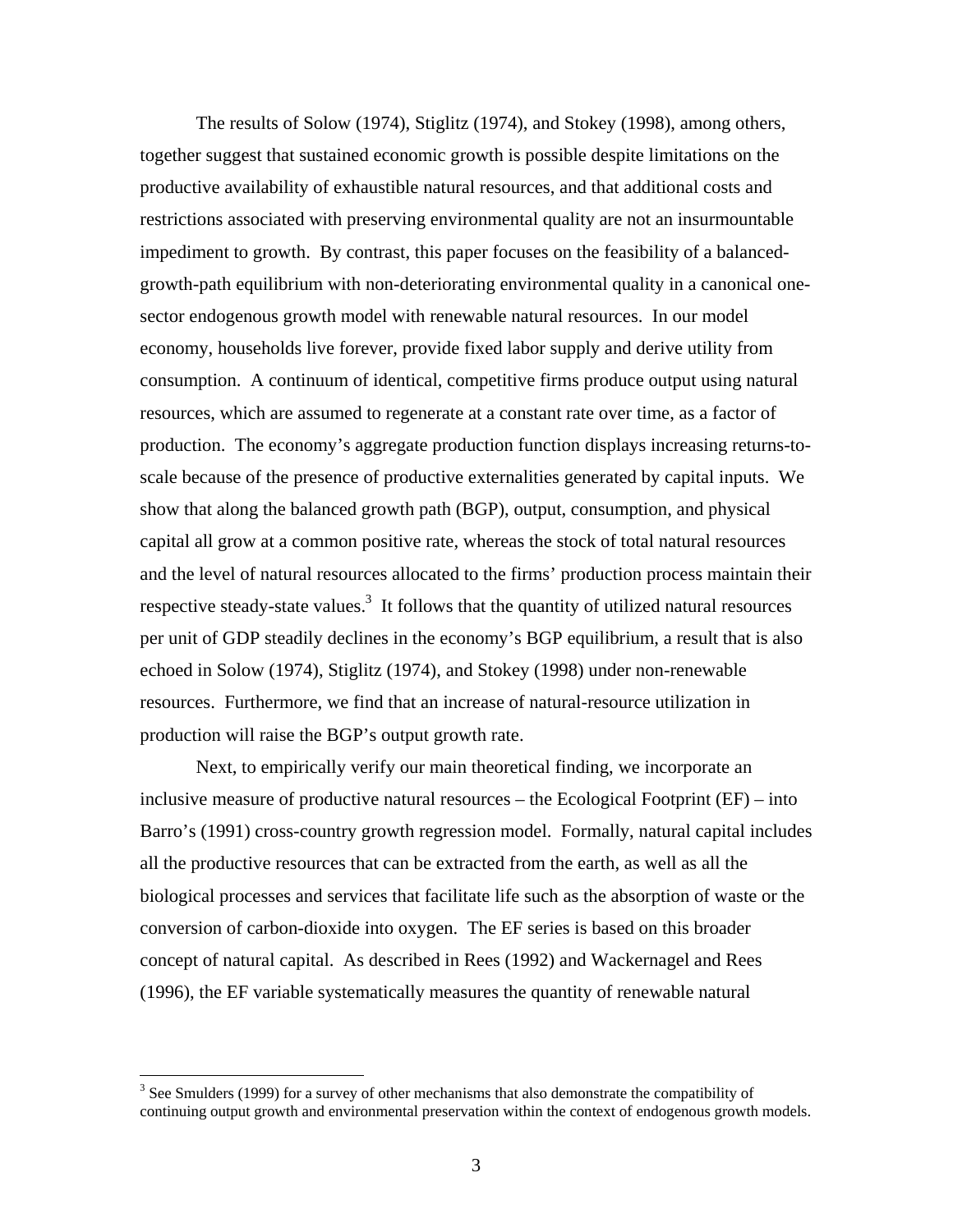resources and life-facilitating services demanded by each nation.<sup>4</sup> In order to overcome the inherent problem of aggregating over many disparate measures, the Ecological Footprint is constructed by first converting an exhaustive and comprehensive list of renewable natural resources and life-support services into standardized units of land area called *global hectares*. The resulting quantity, expressed in per-capita terms, offers a standardized measure of the land needed to support an average person's consumption expenditures (based on the country's current level of per-capita income), and facilitate ecologically necessary life-facilitating services. To our knowledge, the EF series is the best available proxy for natural-resource utilization in the economy's production process.

In addition to the Ecological Footprint, our dataset consists of a broad international panel that includes 5-year growth spells of output, together with some standard conditioning variables such as initial per-capita GDP, an educational attainment proxy for human capital, government and investment's shares of output, and trade openness. In order to obtain unbiased estimates from our dynamic panel regressions, Arellano and Bond's (1991) two-step GMM estimation procedure is employed. We first find that this empirical model passes the necessary specification tests whereby no second or higher-order serial correlations in the estimation residuals are present. We then show that the estimated coefficient on the Ecological Footprint is positive and statistically significant at the 1% level. This estimation result provides strong empirical support for the key prediction of our theoretical model, that is, more intensive utilization of natural resources in production leads to an increase in the economy's output growth rate. Moreover, the signs and statistical significance of the remaining regressors are generally in-line with neoclassical growth theory and previous empirical studies.

The remainder of this paper is organized as follows. Section 2 describes the theoretical model and analyzes the equilibrium conditions for the economy's balanced growth path. Section 3 employs an international panel dataset that includes the Ecological Footprint to empirically verify our main theoretical findings. Section 4 concludes.

<u>.</u>

<span id="page-4-0"></span><sup>&</sup>lt;sup>4</sup> The Ecological Footprint does not include measures of mineral deposits extracted in a given year.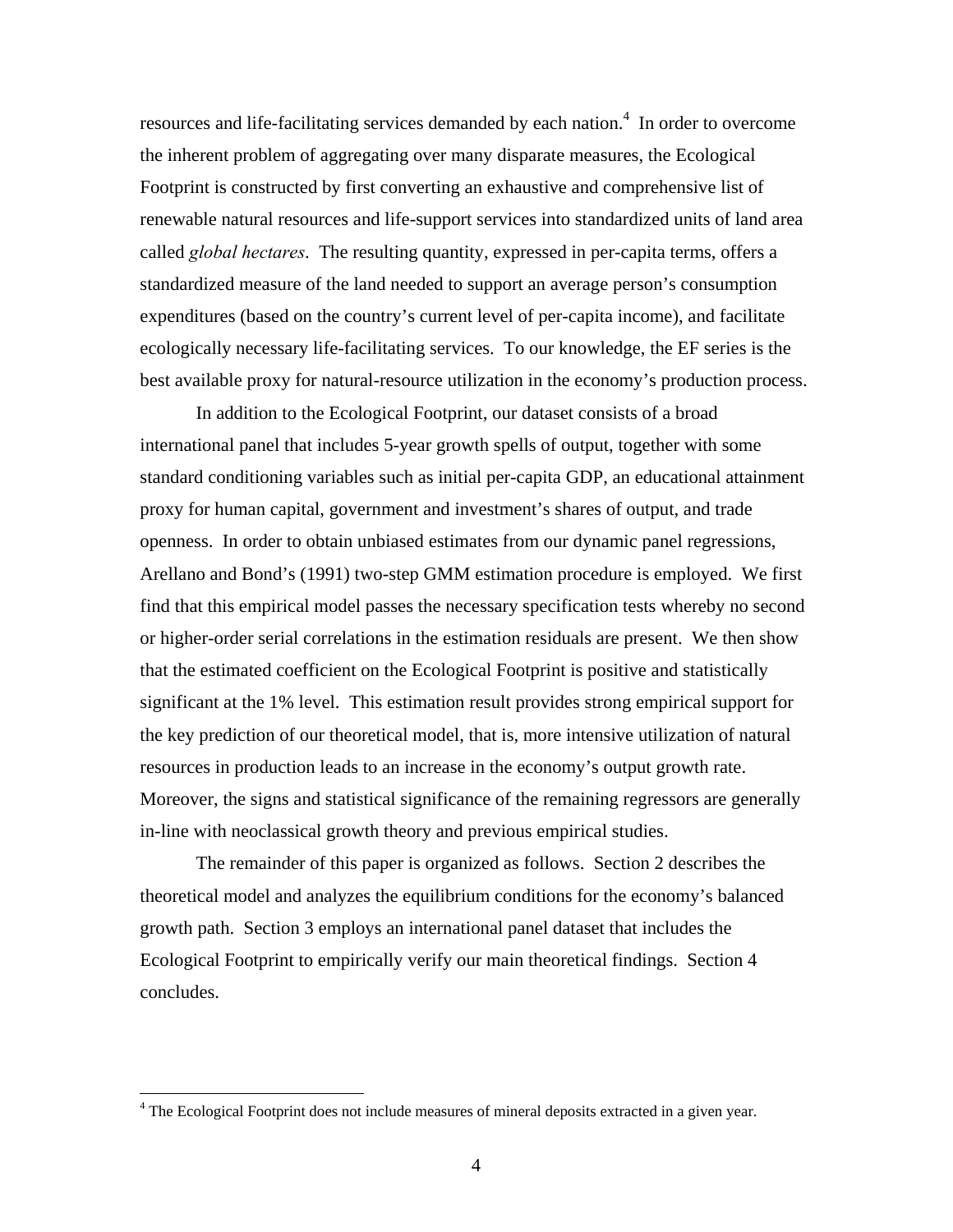# **2. The Theoretical Model**

We develop a one-sector environmental endogenous growth model in which the representative household lives forever, provides fixed labor supply, and derives utility from consumption. The economy's social technology exhibits increasing returns-to-scale because of the presence of productive externalities generated by capital inputs. For analytical simplicity, and to maintain consistency with the subsequent empirical work that employs the Ecological Footprint to measure environmental utilization, we assume that *all* natural resources are renewable (such as a forest or fishery) in our theoretical model. Moreover, some of the natural resources are used in the firm's production function to capture the environment's productive value. Our analytical focus is to explore the interrelations between the output growth rate and environmental quality along the economy's balanced growth path (BGP).

### **2.1. Firms**

There is a continuum of identical, competitive firms in the economy, with the total number normalized to one. Each firm produces output *Yt* using a constant returns-to-scale Cobb-Douglas production function

(1) 
$$
Y_t = K_t^{\alpha} H_t^{1-\alpha} X_t, \ 0 < \alpha < 1,
$$

where  $K_t$  and  $H_t$  are physical capital and harvested/utilized natural resources (or natural capital), respectively, and  $X_t$  represents productive externalities that are taken as given by individual firms. In addition,  $X_t$  is postulated to take the form

$$
(2) \tX_t = A \overline{K}_t^{1-\alpha}, \ A > 0,
$$

where  $\overline{K}_t$  denotes the economy-wide average level of the capital stock. In a symmetric equilibrium, all firms take the same actions such that  $K_t = \overline{K}_t$ . Hence, (2) can be substituted into (1) to obtain the following social production function that displays increasing returns-toscale:

(3)  $Y_t = AK_tH_t^{1-\alpha}$ .

Under the assumption that factor markets are perfectly competitive, the first-order conditions for the firm's profit maximization problem are given by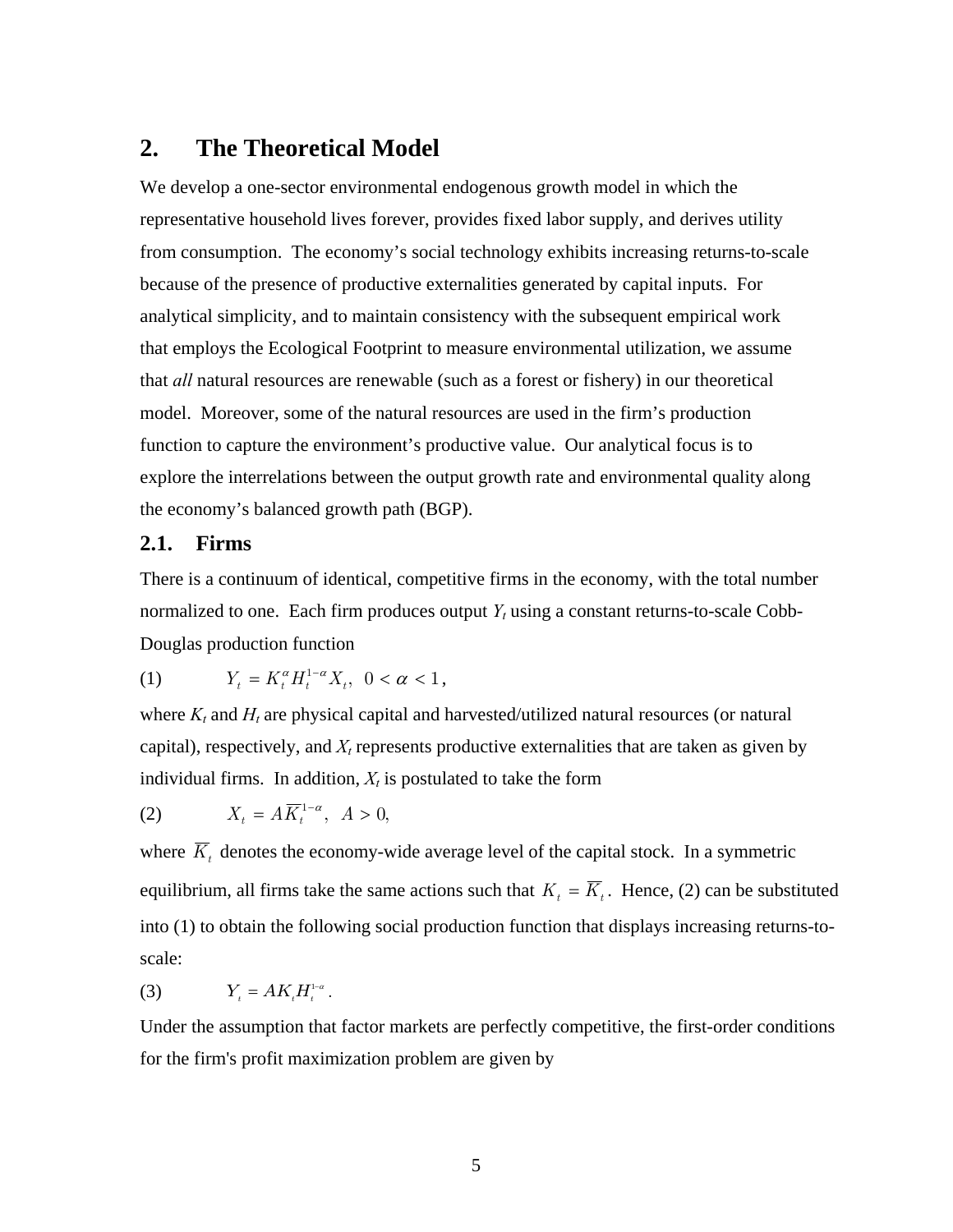$$
(4) \t\t r_t = \alpha \frac{Y_t}{K_t},
$$

$$
(5) \t\t p_t = (1 - \alpha) \frac{Y_t}{H_t},
$$

where  $r_t$  is the capital rental rate and  $p_t$  is the real price paid to utilized natural resources.

### **2.2. Households**

The economy is populated by a unit measure of identical infinitely-lived households, each has perfect foresight and maximizes a discounted stream of utilities over its lifetime

(6) 
$$
\int_0^\infty \frac{C_t^{1-\sigma}-1}{1-\sigma}e^{-\rho t}dt, \ \sigma > 0, \ \sigma \neq 1,
$$

where  $C_t$  is the individual household's consumption,  $\rho \in (0,1)$  is the subjective discount rate, and  $\sigma$  is the inverse of the intertemporal elasticity of substitution in consumption.

The budget constraint faced by the representative household is

$$
(7) \tCt + \dot{K}t + \delta Kt = rt Kt + pt Ht, K0 > 0 given,
$$

where  $\delta \in [0,1]$  is the capital depreciation rate. As is commonly specified in the environmental macroeconomics literature (see Smulders (1999) and references therein), the economy's ecological process or the law of motion for total renewable resources (as a proxy for environmental quality)  $N_t$  is given by

(8) 
$$
\dot{N}_t = f(N_t)N_t - H_t, \ N_0 > 0 \ \ given,
$$

where  $f(N_t)$  is the regeneration function that is often assumed to be strictly increasing in *Nt*. Without loss of any generality, we postulate that the rate of natural regeneration is independent of the environmental state, specifically  $f(N_t) = \theta > 0$ <sup>5</sup>

The first-order conditions for the representative household's dynamic optimization problem are

$$
(9) \tC_t^{-\sigma} = \lambda_{Kt},
$$

 $\overline{a}$ 

(10) 
$$
\lambda_{Kt}(r_t - \delta) = -\dot{\lambda}_{Kt} + \rho \lambda_{Kt},
$$

$$
(11) \hspace{1cm} \theta\lambda_{Nt} = -\dot{\lambda}_{Nt} + \rho\lambda_{Nt},
$$

<span id="page-6-0"></span> $5$  We also consider the formulation in which only the non-utilized natural resources are allowed to regenerate. In this case, the accumulation equation (8) becomes  $\dot{N}_t = \theta N_t - (1 + \theta)H_t$ . It turns out that all our theoretical results are qualitatively robust to this modification.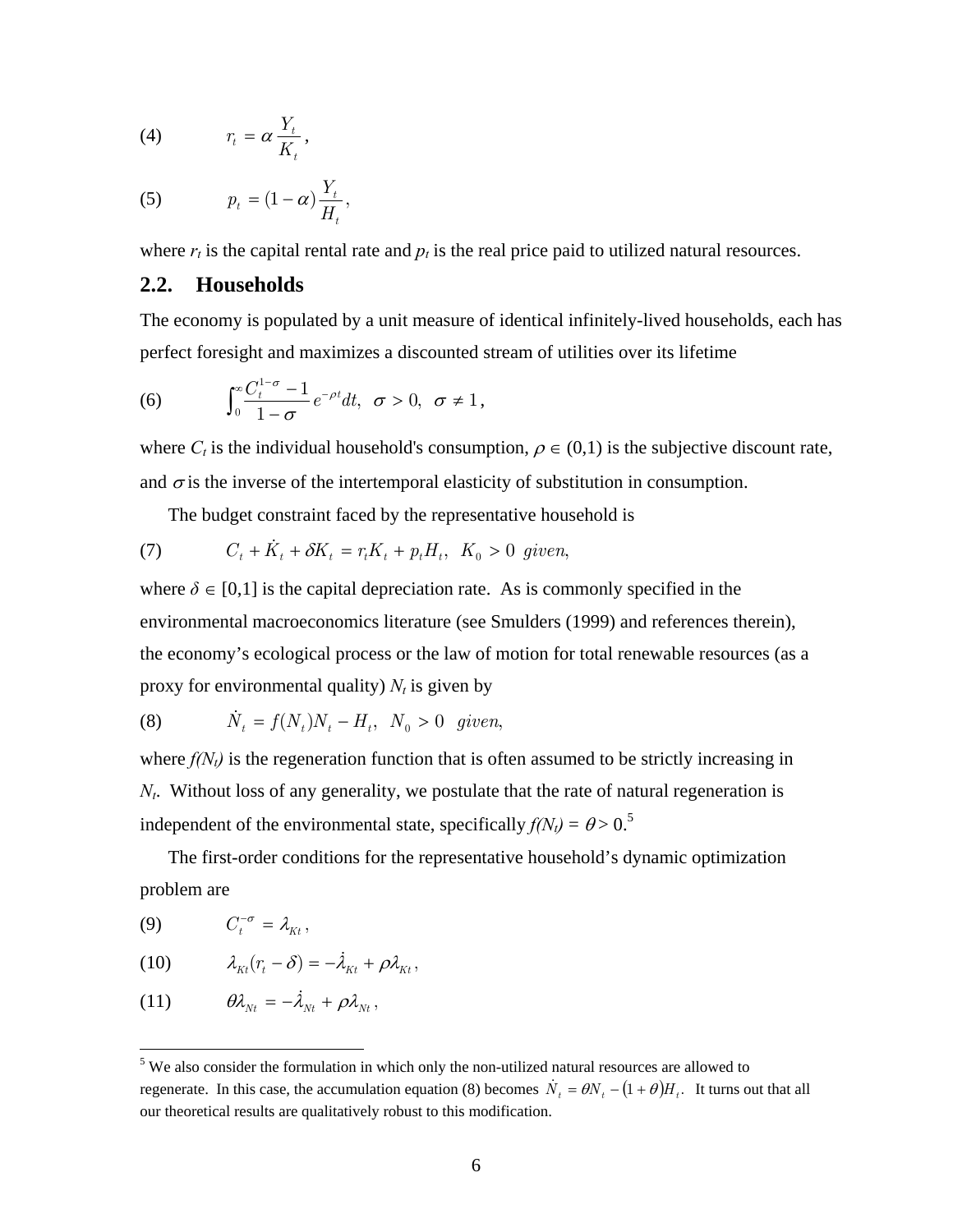(12) <sup>λ</sup> Ktpt = <sup>λ</sup> Nt ,

(13)  $\lim_{t \to \infty} \lambda_{kt} K_t e^{-\rho t} = 0$  $\lim_{t\to\infty}\lambda_{\scriptscriptstyle{Kt}}K_{\scriptscriptstyle{t}}e^{-\rho t}=0\,,$ 

(14)  $\lim_{t \to \infty} \lambda_{Nt} N_t e^{-\rho t} = 0,$ →∞

where  $\lambda_{Kt}$  and  $\lambda_{Nt}$  are shadow prices (or utility values) of capital and natural resources, respectively. Equation (9) states that the marginal benefit of consumption equals its marginal cost, which is the marginal utility of having an additional unit of physical capital. In addition, (10) and (11) are standard Euler equations that govern the evolution of  $K_t$  and  $N_t$  over time. Equation (12) shows that the firm utilizes natural resources to the point where the marginal value of more output is equal to the marginal cost of resource depletion. Finally, (13) and (14) are the transversality conditions (TVC).

### **2.3. Balanced Growth Path**

In light of the household's CRRA utility formulation (6), together with the linearity of physical capital in the aggregate technology (3), the economy exhibits sustained endogenous growth whereby output, consumption, and physical capital all display a common, positive constant growth rate denoted by *g*. On the other hand, the regeneration/depletion equation (8) implies that in the long run, total and utilized natural resources will reach their respective steady-state levels,  $N^*$  and  $H^*$ . This in turn imposes a long-run environmental quality constraint, as in Solow (1974), Stiglitz (1974), and Stokey (1998) under exhaustible natural resources.

To derive a balanced-growth-path (BGP) equilibrium, we first make the variable transformation t  $t_i \equiv \frac{\sigma_i}{K_i}$  $X_t = \frac{C_t}{K}$ , which in turn allows the model's equilibrium conditions to be

re-expressed as autonomous differential equations

(15) 
$$
\frac{\dot{X}_t}{X_t} = \frac{\alpha A H_t^{1-\alpha} - \delta - \rho}{\sigma} - A H_t^{1-\alpha} + X_t + \delta,
$$

(16) 
$$
\frac{\dot{H}_t}{H_t} = \frac{1}{\alpha} \left[ A(1-\alpha)H_t^{1-\alpha} - X_t + \theta \right],
$$

$$
(17) \t\t\t \dot{N}_t = \theta N_t - H_t.
$$

Given the above dynamical system (15)-(17), the BGP equilibrium is characterized by a triplet of positive real numbers  $(X^*, H^*, N^*)$  that satisfy the condition  $\dot{X}_t = \dot{H}_t = \dot{N}_t = 0$ .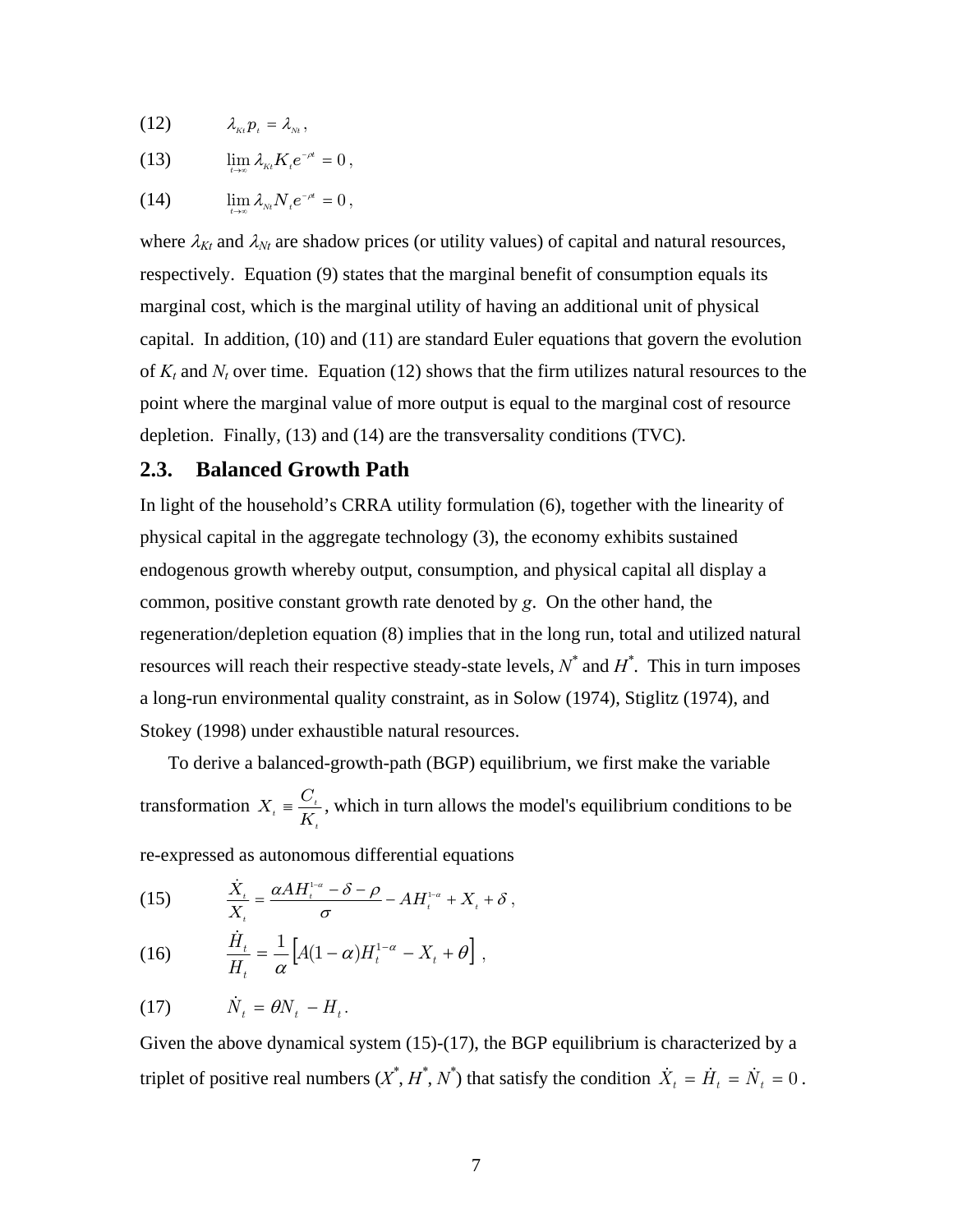It is straightforward to show that our model economy exhibits a unique balanced growth path along which the utilized natural resource maintains its steady-state value

(18) 
$$
H^* = \left[\frac{\sigma\theta - [\rho - (\sigma - 1)\delta]}{\alpha A(\sigma - 1)}\right]^{1/(1-\alpha)},
$$

which in turn leads to the expressions for  $X^*$  and  $N^*$  as follows:

(19) 
$$
X^* = A(1-\alpha)(H^*)^{1-\alpha} + \theta \text{ and } N^* = \frac{H^*}{\theta}.
$$

With (18) and (19), it follows that the common (positive) rate of economic growth *g* is given by

(20) 
$$
g = \frac{\theta - \rho}{\sigma - 1} \quad \text{or} \quad g = \alpha A (H^*)^{1-\alpha} - \theta - \rho.
$$

As a result, the BGP's growth rate *ceteris paribus* is positively related to the level of utilized natural resources. [6](#page-8-0) That is, a higher (lower) usage of services from the environment in production will raise (reduce) the economy's rate of growth in output, consumption, and physical capital. Moreover, the quantity of utilized natural resources per unit of GDP steadily declines along the economy's balanced growth path, a result that is also echoed in Solow (1974), Stiglitz (1974), and Stokey (1998), among many others.

# **3. The Empirical Model**

 $\overline{a}$ 

There are two interesting implications that follow from the above theoretical model. First, as mentioned earlier, the BGP's output growth rate rises with the productive utilization of natural resources  $\frac{dy}{\partial H^*} > 0$ ∂ H  $\frac{g}{\sigma s} > 0$ . Second, the economy's long-run rate of economic growth increases with the reproduction rate of natural resources  $\frac{dy}{d\theta} > 0$ ∂ ∂  $\frac{g}{\theta} > 0$ . The latter implication is difficult to verify empirically because of the need to access data on the *stock* of natural resources, whereas the former is more easily testable given that it requires the *flow* of natural resources used in production. As a result, we restrict our empirical analysis to the effects of natural-resource utilization on GDP. Since output is a

<span id="page-8-0"></span><sup>&</sup>lt;sup>6</sup> To ensure that the BGP's output growth rate *g* is positive, we impose the following parametric restriction:  $\theta$  > (<)  $\rho$  when  $\sigma$  > (<) 1.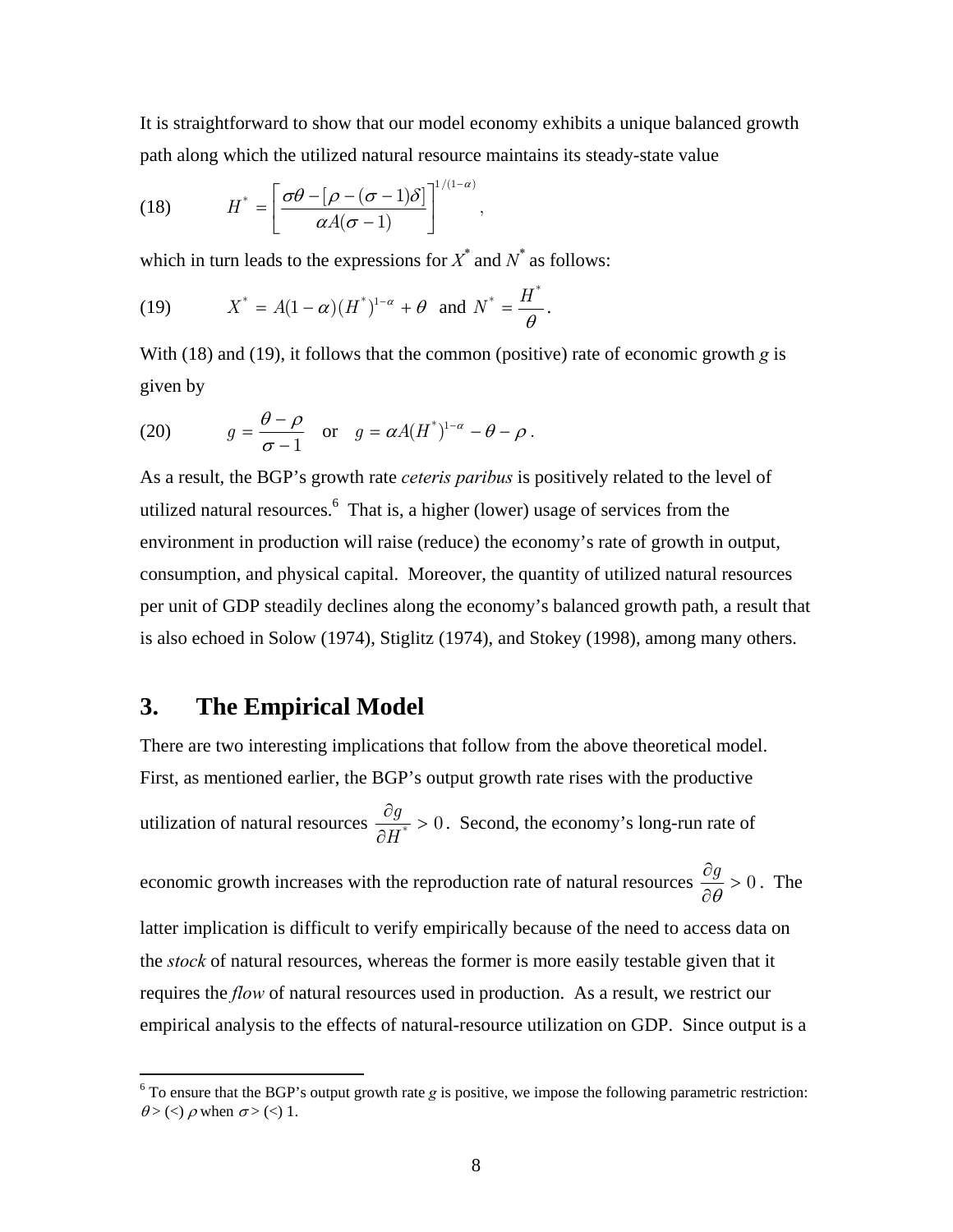non-stationary variable, we cannot simply regress GDP on the aggregate factors of production in levels. Instead, we incorporate the natural-resource usage into Barro's (1991) specification and examine the following panel cross-country growth regression model:

(21) 
$$
\begin{aligned} \text{growth}_{it+1} &= \beta_1 \text{income}_{it} + \beta_2 \text{ education}_{it} + \beta_3 \text{gov}_{it} + \beta_4 \text{inv}_{it} \\ &+ \beta_5 \text{trade}_{it} + \beta_6 \text{footprint}_{it} + \alpha_i + \eta_t + \varepsilon_{it+1} \end{aligned}
$$

where the dependent variable ( $\text{growth}_{it+1}$ ) measures the average annual growth in real GDP per capita in country  $i$  over the period of 5 years (between  $t$  and  $t+1$ ). To account for conditional convergence, our model includes income<sub>it</sub>, which is the natural log of PPP-adjusted, chain-weighted per-capital GDP at period *t*. Human capital is controlled by way of the proxy education<sub> $i$ </sub>, which equals the average years of education for the entire population aged 15 and above. To account for differences in fiscal policies across countries, we include  $\text{gov}_{\mu}$ , which measures public expenditures on goods and services relative to GDP  $(= G_{it}/Y_{it})$ , as a conditioning variable. To control for the rate of capital formation, the investment share in output  $(= I_{i}/Y_{i}$ , denoted as  $inv_{i}$ , is also included. The openness of a nation is captured by  $\text{trade}_{\mu}$ , which is the ratio of total trade to GDP, that is  $(IM_{it} + EX_{it})/Y_{it}$ . To control for the natural-resource utilization in production, we include footprint<sub> $i$ </sub>, which equals the natural log of the per-capita quantity of renewable natural resources, in our panel estimation. Finally,  $\alpha_i$  is a country-specific effect,  $\eta_i$  is a period-specific effect, and  $\varepsilon_{i+1}$  is an i.i.d. stochastic shock with zero mean and standard deviation  $\sigma_{\rm c}^2$ .

#### **3.1. The Data**

Our international panel dataset is constructed from three sources. Output growth, income, government and investment's shares of GDP, and trade openness are taken from the Penn World Table v. 6.2 (Heston, Summers, and Aten, 2006). These variables are expressed as percentages with the exception of income, which is expressed (prior to taking the natural log) in constant (2000) international dollars (\$I). The education series comes from Barro and Lee (2000), and measures the average years of schooling for the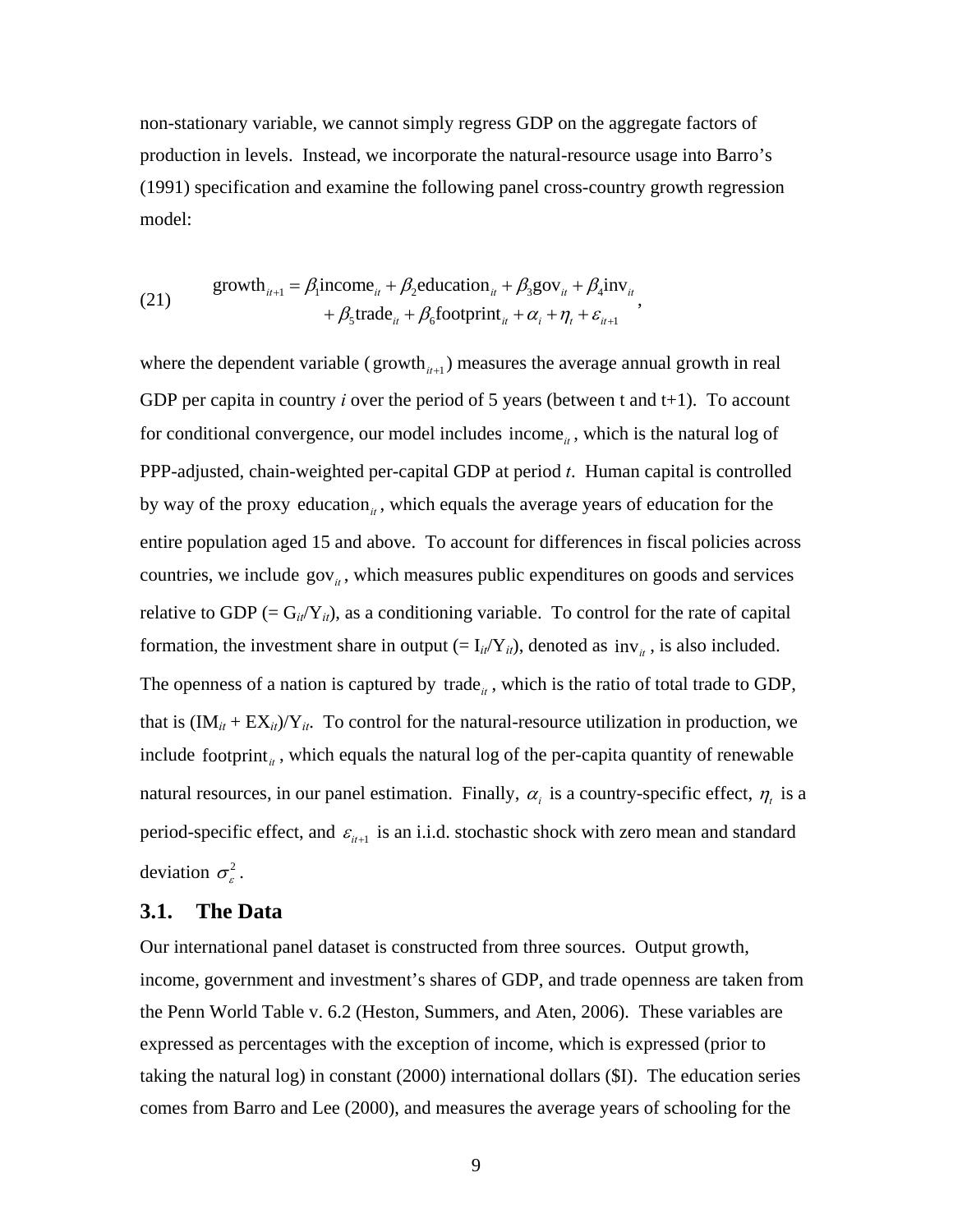entire population aged 15 and above. Finally, the natural-resource series – the Ecological Footprint – is obtained from the Global Footprint Network  $(2005)$ .<sup>7</sup> This variable measures the quantity of renewable natural resources, in standardi[ze](#page-10-0)d global hectares (gha), needed to produce a nation's current level of per-capita consumption. $\delta$  In sum, our dataset consists of an unbalanced panel of 93 countries over 9 five-year tim[e p](#page-10-1)eriods (1961, 1966, …, 2001), for a total of 794 observations. Table 1 lists the nations and periods covered in the dataset, and Table 2 presents summary statistics of the raw, untransformed data on the Ecological Footprint.

#### **3.2. Estimation Method**

<u>.</u>

It is well known in the empirical growth literature that using standard fixed or random effects methods to estimate a dynamic panel model such as (21) generates biased estimates. Typically, this problem is resolved by use of a Generalized Method of Moments (GMM) estimator along with suitable instruments. Within this family of estimation procedures, Arellano and Bond's (1991) 2-step estimator is one of the most popular methods, and is also the estimator of choice for this paper. The first step of Arellano and Bond's estimation procedure is to take the first difference of (21), which, after some algebraic manipulation, can be expressed as

(22) 
$$
\Delta \text{income}_{it+1} = (1 + \beta_1) \Delta \text{income}_{it} + \beta_2 \Delta \text{eduction}_{it} + \beta_3 \Delta \text{gov}_{it} + \beta_4 \Delta \text{inv}_{it} + \beta_5 \Delta \text{trade}_{it} + \beta_6 \Delta \text{footprint}_{it} + \Delta \eta_t + \Delta \varepsilon_{it+1},
$$

thus the country-specific term  $\alpha_i$  is removed. The next step is to construct an appropriate set of instruments. Generally speaking, the strictly exogenous variables in (22) can serve as their own instruments, as well as lagged observations of the remaining predetermined, untransformed endogenous variables. In the current context, we follow previous studies (see, for example, Barro (2000) and Forbes (2000), among others) and postulate both the series of income and investment's share of output to be endogenous regressors.

<span id="page-10-0"></span><sup>&</sup>lt;sup>7</sup> See Haberl, Erb, and Krausmann (2001) for a good introduction on how ecological footprints are calculated.

<span id="page-10-1"></span><sup>&</sup>lt;sup>8</sup> Since this paper seeks to investigate how the rate of natural resource utilization affects economic growth, the total footprint series was adjusted by removing the per-capita quantity of developed land (*i.e.* urbanized space). The value of permanent improvements to land and the structures placed on land are generally included in a nation's capital stock, thus including this area in a renewable resource (flow) measurement is inappropriate. The nuclear power component was removed from the footprint measure as well.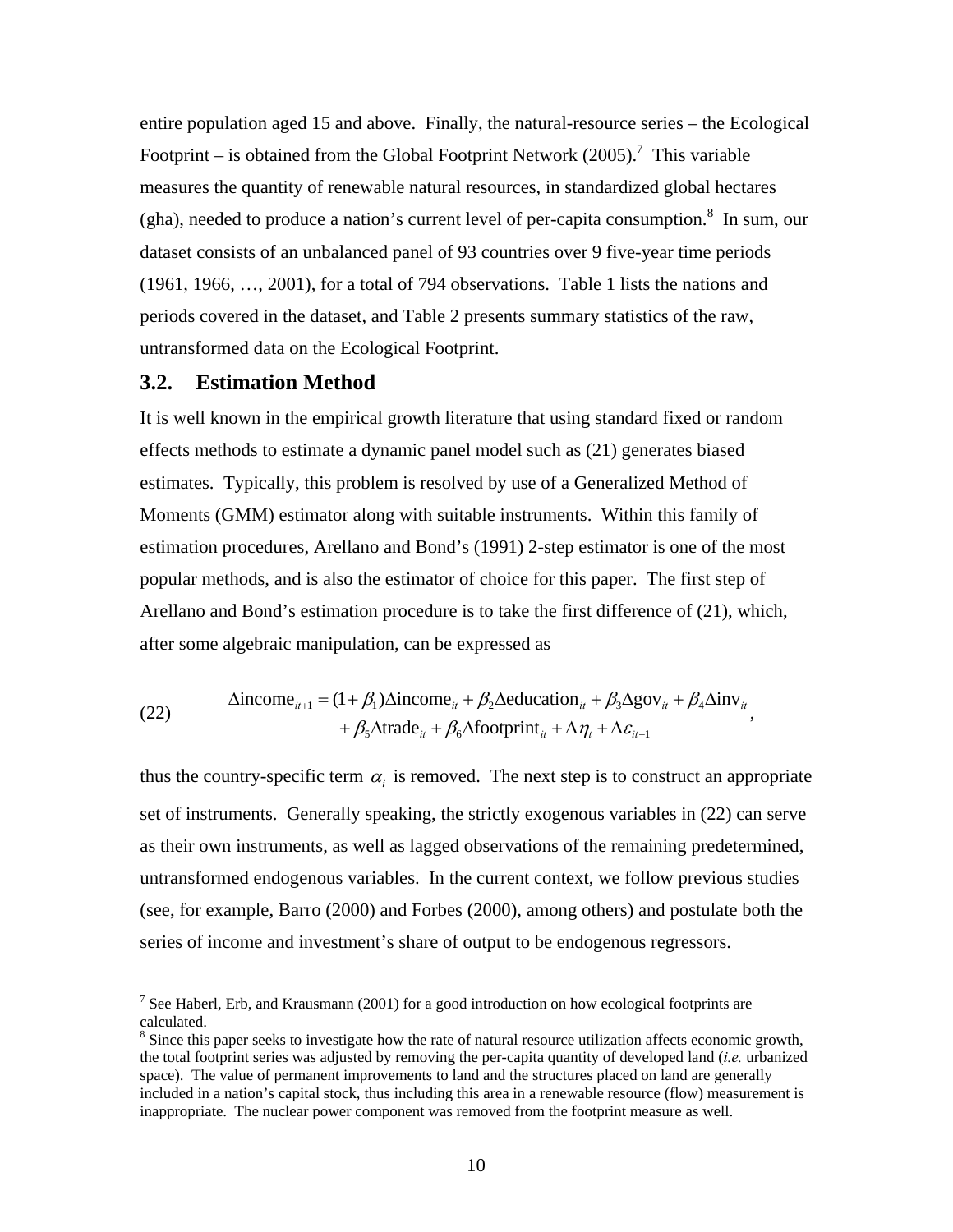Moreover, since it is conceivable that a higher rate of economic growth boosts the productive usage of the environment, we make the cautious modeling decision and treat the natural-resource utilization as an endogenous conditioning variable as well. As a result, our instrument set consists of all lagged values of income, investment's share of output, and ecological footprints, expressed in levels

{income<sub>*it*−1</sub>,...,income<sub>*i*1</sub>,inv<sub>*it*−1</sub>,...,inv<sub>*i*1</sub>,footprint<sub>*it*−1</sub>,...,footprint<sub>*i*1</sub></sub>}, together with the remaining (exogenous) regressors, expressed in differences

{∆education<sub>*it*</sub>,∆gov<sub>*it*</sub>,∆trade<sub>*it*</sub>}, serving as their own instruments.<sup>9</sup>

### **3.3. Specification Tests**

Arellano and Bond (1991) state that the following two conditions must be satisfied for their two-step GMM estimator to be consistent and efficient: (i) all of the regressors (apart from the lagged dependent variable) must be predetermined by at least one period, *i.e.*  $E(X_i \mathcal{E}_i) = 0$  for all  $s > t$ , where  $X_i \equiv \{eduction_i,.gov_i, inv_i, trade_i, footprint_i\}$  in this paper; and (ii) the model's estimation errors cannot be autocorrelated, *i.e.*  $E(\varepsilon_{ii}\varepsilon_{is})=0$ , for all  $s \neq t$ . The first condition cannot be tested as a formal test does not exist. However, Arellano and Bond (1991) propose two serial-correlation tests: the *m 2* test for second-order serial correlations, and the Sargan test for overidentifying restrictions.<sup>10</sup> Before reporting estimation results in the next subsection, we first conduct these speci[fica](#page-11-0)tion tests on our empirical model as in (22).

The  $m_2$  test for second-order autocorrelations in the residuals of (22) is crucially important because lagged values of the right-hand side regressors are used as instruments in the estimation procedure. Under the null hypothesis that there is no second-order autocorrelation, the test statistic has an asymptotic standard normal distribution

(23) 
$$
m_2 = \frac{\Delta \varepsilon_{-2}' \Delta \varepsilon_*}{\sqrt{v}} \approx N(0,1),
$$

 $9<sup>9</sup>$  The one exception is the time-period effects, which (as is customary) enter the instrument matrices in levels, not in differences.<br><sup>10</sup> As a third test, Arellano and Bond (1991) also suggest a Hausman specification test. However, using

<span id="page-11-0"></span>Monte Carlo experiments, these authors show that the Hausman test lacks power and is very susceptible to outliners. For this reason, Hausman specification tests are not commonly employed to test for serial correlation.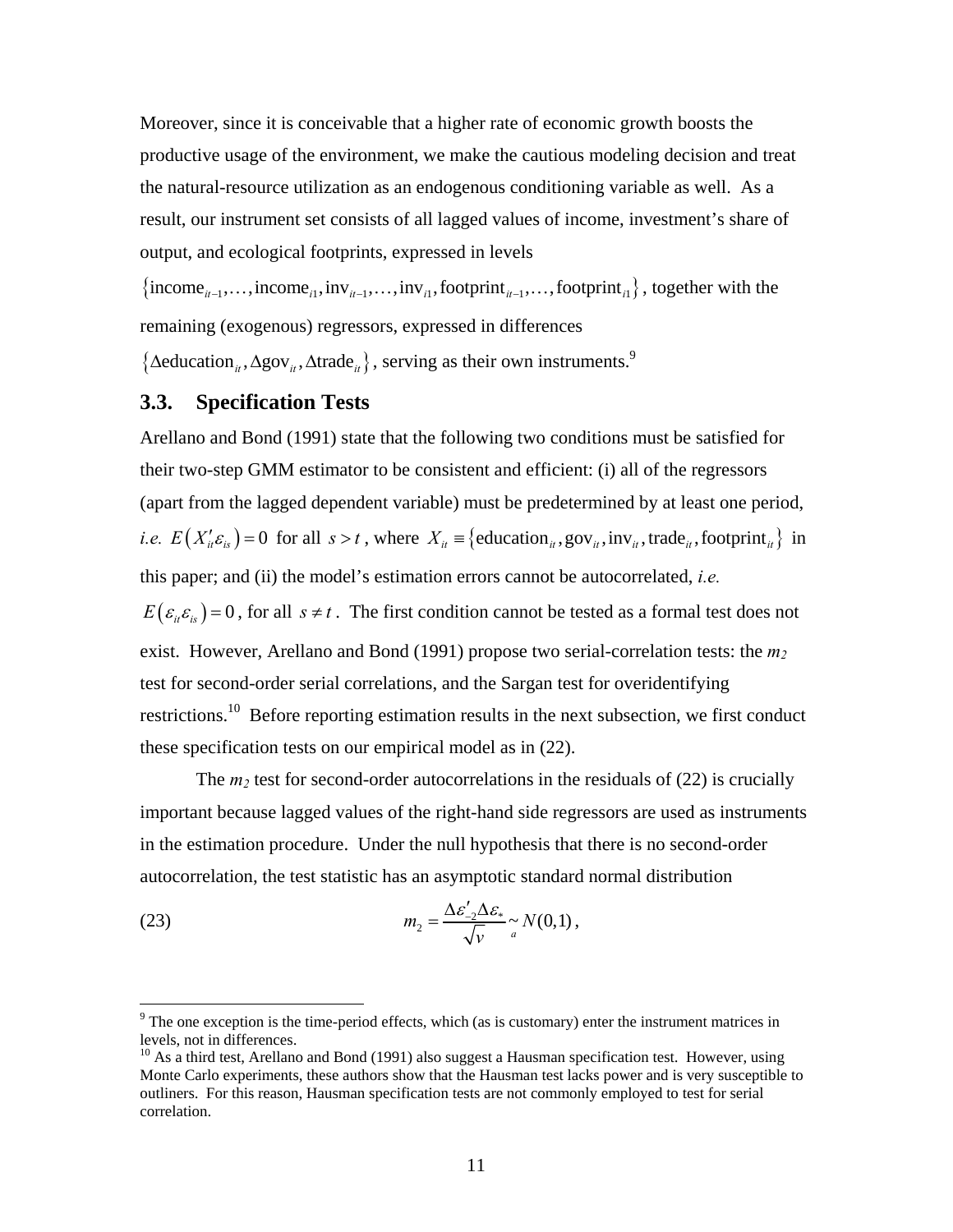where  $\Delta \varepsilon_{-2}$  is the vector of residuals from (22) lagged twice,  $\Delta \varepsilon_{*}$  is the vector of residuals from the same model trimmed to match  $\Delta \varepsilon_{-2}$ , and v is a scalar that is defined as

(24) 
$$
v \equiv \sum_{i \in N} \Delta \hat{\varepsilon}_{i(-2)}' \Delta \hat{\varepsilon}_{i^*} \Delta \hat{\varepsilon}_{i^*} \Delta \hat{\varepsilon}_{i(-2)} - 2 \Delta \hat{\varepsilon}_{-2}' X_*(X Z A_N Z' X)^{-1} X Z A_N
$$

$$
\times \Big( \sum_{i \in N} Z_i' \Delta \hat{\varepsilon}_i \Delta \hat{\varepsilon}_{i^*} \Delta \hat{\varepsilon}_{i(-2)} \Big) + \Delta \hat{\varepsilon}_{-2}' X_* \text{avâr}(\hat{\delta}) X_*' \Delta \hat{\varepsilon}_{-2}'
$$

where *X* includes all the right-hand side conditioning variables,  $\hat{\delta}$  includes all the estimated coefficients,  $Z$  is the matrix of instruments, and  $A_N$  is the weighting matrix used in the Arellano-Bond procedure. It turns out that for model  $(22)$ , the  $m_2$  test statistic is equal to 0.33, with a corresponding p-value of only 0.7415, yielding no evidence of second-order autocorrelation.

As another check of our model's estimation residuals, the Sargan test for overidentifying restrictions is employed to confirm the validity of the moment restrictions implied by the instruments. Under the null hypothesis that the moment restrictions are valid (which implies the absence of second or higher-order autocorrelations), the test statistic, denoted as *s*, is asymptotically chi-square distributed with *q* - *k* degrees of freedom (*i.e.*  $\chi^2_{q-k}$ ):

(25) 
$$
s = \Delta \hat{\varepsilon}^{\prime} Z \left( \sum_{i \in N} Z_i^{\prime} \Delta \hat{\varepsilon}_i \Delta \hat{\varepsilon}_i^{\prime} Z_i \right)^{-1} Z^{\prime} \Delta \hat{\varepsilon} \approx \chi_{q-k}^2,
$$

where  $q$  is the number of moment restrictions, and  $k$  is the number of coefficients estimated in the model.

The Sargan test statistic for model (22) is equal to 82.86, with a corresponding pvalue of 0.44, hence we cannot reject the null hypothesis that the overidentifying restrictions are valid. The above test results indicate that (22) lacks second or higherorder serial correlations in the estimation residuals. Therefore, the two-step GMM estimator that we report below is both consistent and efficient.

#### **3.4. Estimation Results**

Before discussing our estimation results, it is instructive to examine the coefficient estimates within a benchmark specification that excludes the footprint series from model (22). Table 3 shows that the coefficient estimates from this standard formulation are generally in-line with the existing empirical growth literature. In particular, the estimated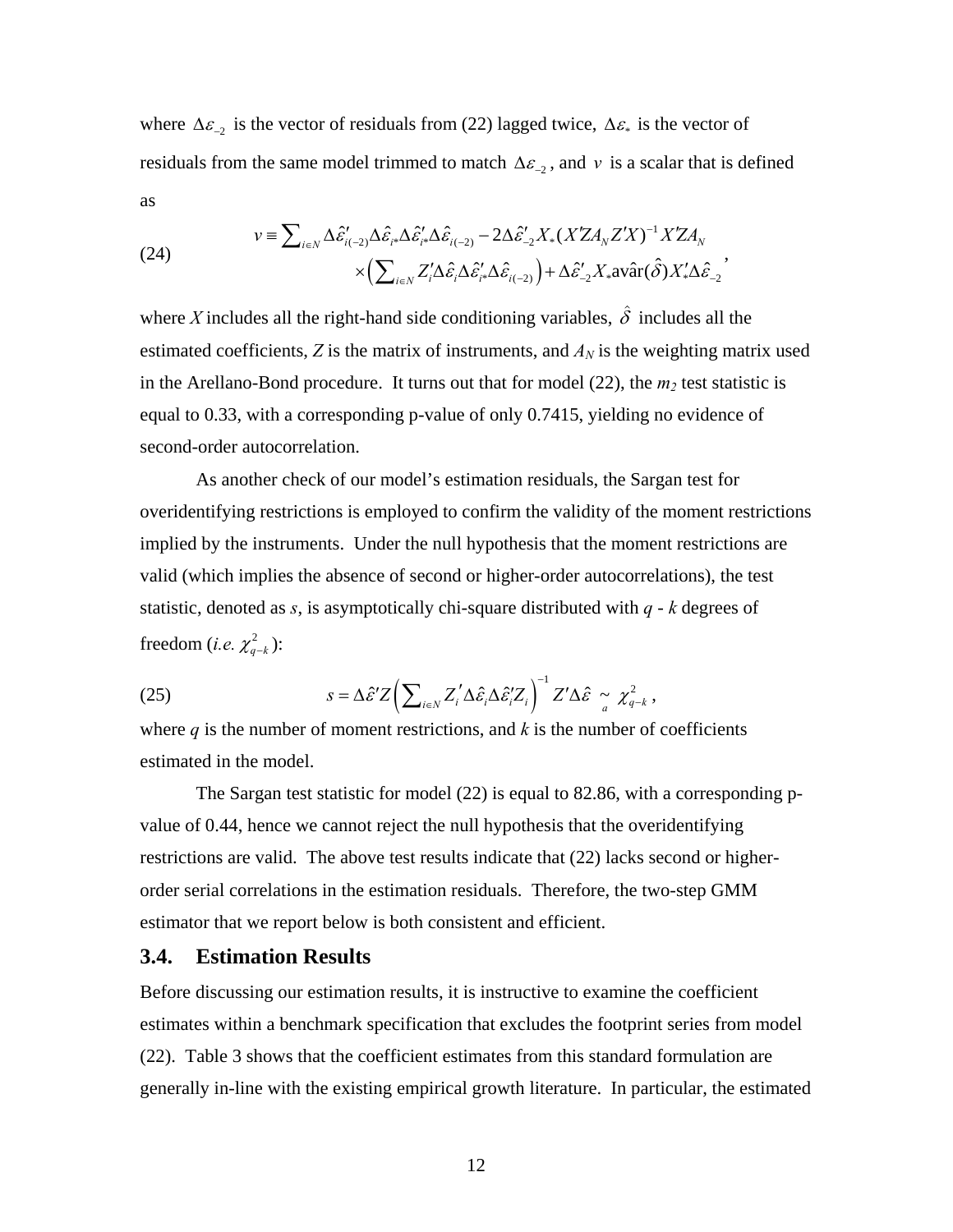coefficient on initial income is negative and statistically significant at the 1% level, indicating the presence of growth convergence, *i.e.* more developed nations *ceteris paribus* grow more slowly than their less developed counterparts. The coefficients on education, investment's output share, and the degree of openness are all positive and statistically significant. These results conform to the neoclassical growth theory where increased accumulation in physical and human capital or higher volumes of international trade will raise a nation's output per worker. Finally, the estimated coefficient on government expenditures is positive but marginally insignificant, with a p-value of 0.156.

Turing to a full estimate of model (22) with the footprint variable included, Table 3 shows that the estimated coefficients are very similar to those in the benchmark specification.<sup>11</sup> However, the coefficient on government's share in GDP is now positive and statistically significant, which is at odds with the findings of other researchers (see, for example, Levine and Renelt (1992) and Barro (2000), among others). On the other hand, consistent with the key prediction of our theoretical model, the estimated naturalresource coefficient is positive and statistically significant at the 1% level. In other words, when more natural resources (as measured in standardized global hectares) are utilized in production within a nation, its subsequent 5-year growth rate in output will rise.

Since the footprint series has been transformed by taking the natural log, the estimated coefficient is interpreted as a growth elasticity measure. Specifically, a ten percent increase in natural-resource utilization leads to a 0.17% rise in the annual growth rate of GDP over the next 5-year period. Given the relatively small magnitude of this effect, it would be inadvisable for an underdeveloped nation to rely too heavily on natural resource extraction as a means of promoting economic growth. Instead, the estimation results in Table 3 suggest that promoting domestic capital accumulation produces a much larger quantitative impact on the economy's future growth. In particular, a ten percent increase in investment's GDP share would boost the rate of output growth by almost 1.1%. Moreover, we note that a ten percent expansion in trade openness would enhance

<u>.</u>

<span id="page-13-0"></span> $11$  Both the benchmark specification and model (22) include period dummies, whose estimated coefficients are not reported in Table 3. In addition, the Sargan test fails to reject the null hypothesis that the overidentifying restrictions are valid at any standard level of statistical significance in either formulation. See Table 3 for the respective test statistics and p-values.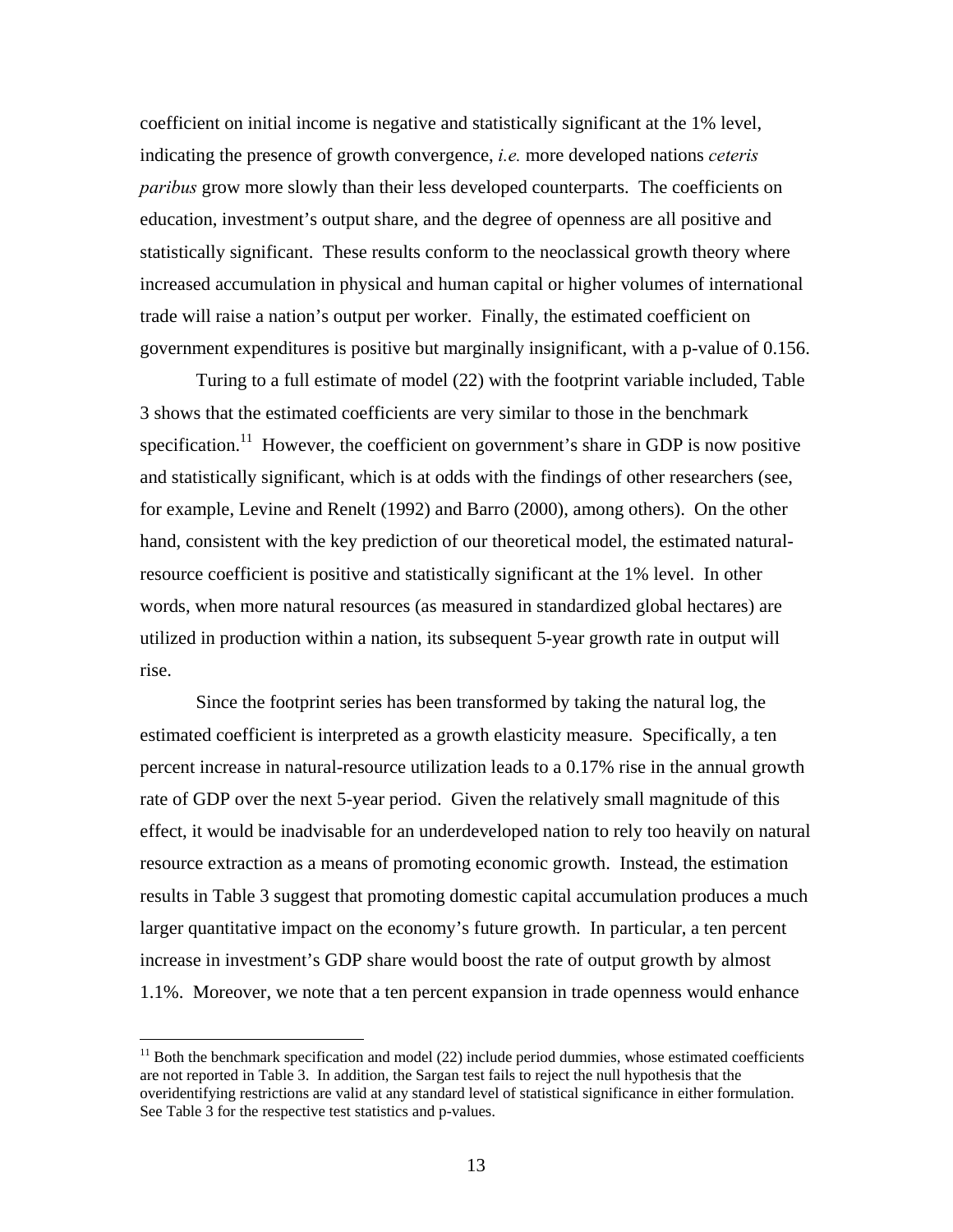economic growth by the same magnitude as the corresponding increase in naturalresource usage. Therefore, our analysis offers some empirical support for adopting mainstream growth strategies, such as promoting foreign direct investment and reaping the gains from international trade, that are more economically rewarding and less harmful to the environment. These results also suggests that developed nations should not be overly opposed to well-reasoned conservation programs designed to slow down the rate of natural-resource extraction because they appear to generate little drag on the economy. In addition, anti-globalization efforts, *i.e.* opposition to the free flow of capital and goods and services, will leave impoverished nations with few growth-promoting options. Environmental degradation, be it for internal consumption (*e.g.* deforestation for small homesteads) or external consumption (*e.g.* the export of raw commodities), is often the result. This implies that anti-globalization, anti-poverty, and pro-environmental goals are likely to be internally inconsistent.

### **4. Conclusion**

In examining long-run economic growth within the context of dynamic environmental macroeconomic models, most of the existing literature has developed along the following two strands: (i) the environment is a source of non-renewable factors of production, and (ii) the state of the environment's quality is measured by pollution emissions. In this paper, we incorporate both of these environmental concerns, but from a different perspective, into an otherwise standard one-sector endogenous growth model. Specifically, the environment is postulated to be a storehouse of renewable natural resources, some of which are used in the firm's production process, that accumulate over time to maintain environmental quality while output continues to grow. We show that sustained economic growth and a non-deteriorating environment can be simultaneously present along the economy's balanced growth path. Moreover, we find that the BGP's output growth rate is positively related to the steady-state level of natural-resource utilization in production.

To verify the empirical veracity of our theoretical findings, we estimate a panel cross-country growth regression model that includes the Ecological Footprint, a broad measure of productive natural resources, as one of the conditioning variables. The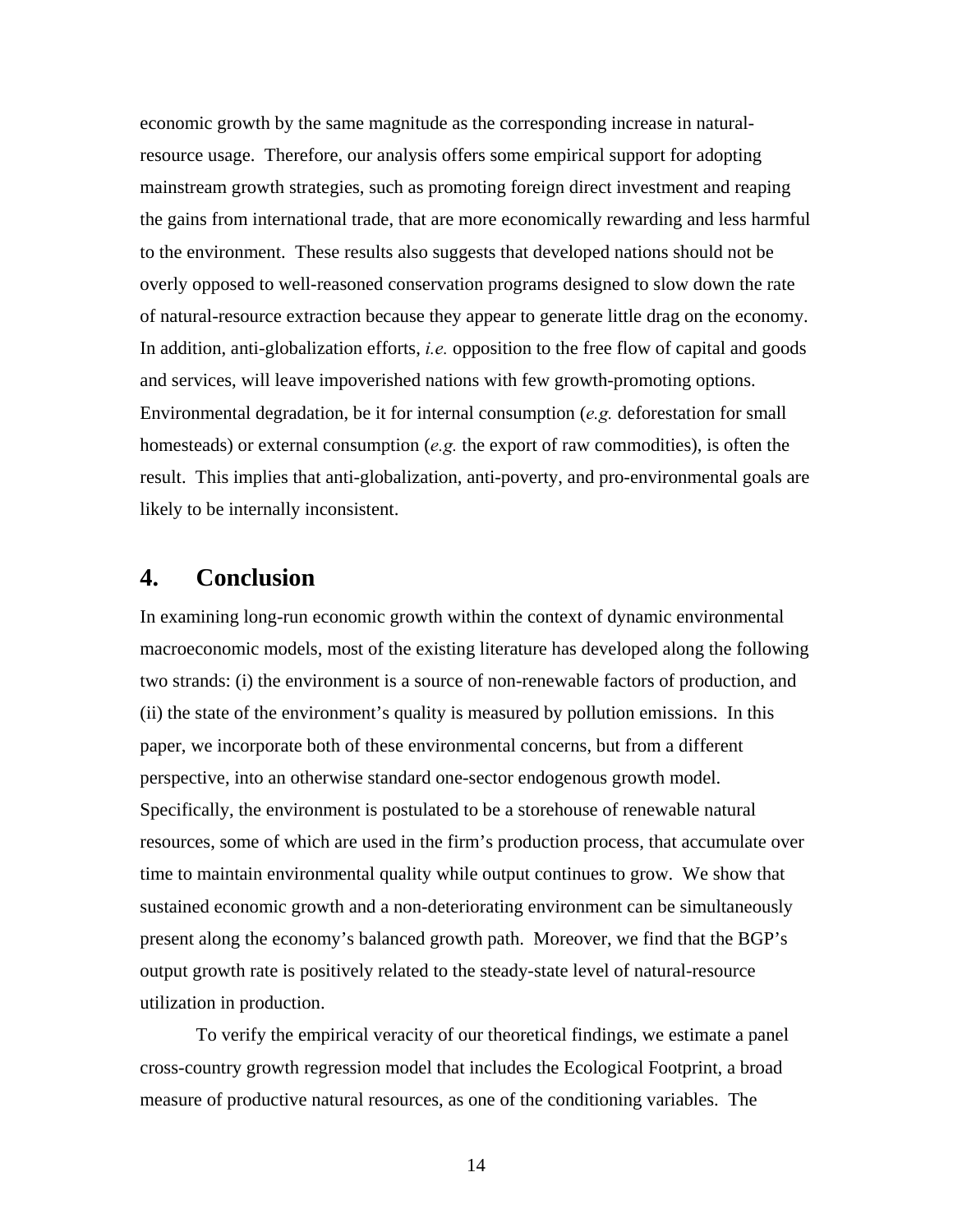estimation results provide strong empirical support for the positive relationship between the utilization rate of natural resources in production and subsequent output growth. However, this finding needs to be interpreted carefully since our empirical results also suggest that the costs of environmental conservation are fairly minimal, and that growth strategies based on greater physical capital formation and openness to trade outperform those depending on more intensive use of the environment. In addition, it is important to underscore that the BGP' s output growth rate is positively related to the stationary, longrun value of natural-resource utilization. Hence, higher usage of natural resources today may boost economic growth in the short run, but will likely decrease its steady-state level, thus permanently reducing the economy's long-run rate of output growth. In light of this short- vs. long-run growth tradeoff, and the fact that the short-run costs of environmental conservation are relatively low, it is advisable that nations not rely heavily on environmentally-intensive economic growth strategies.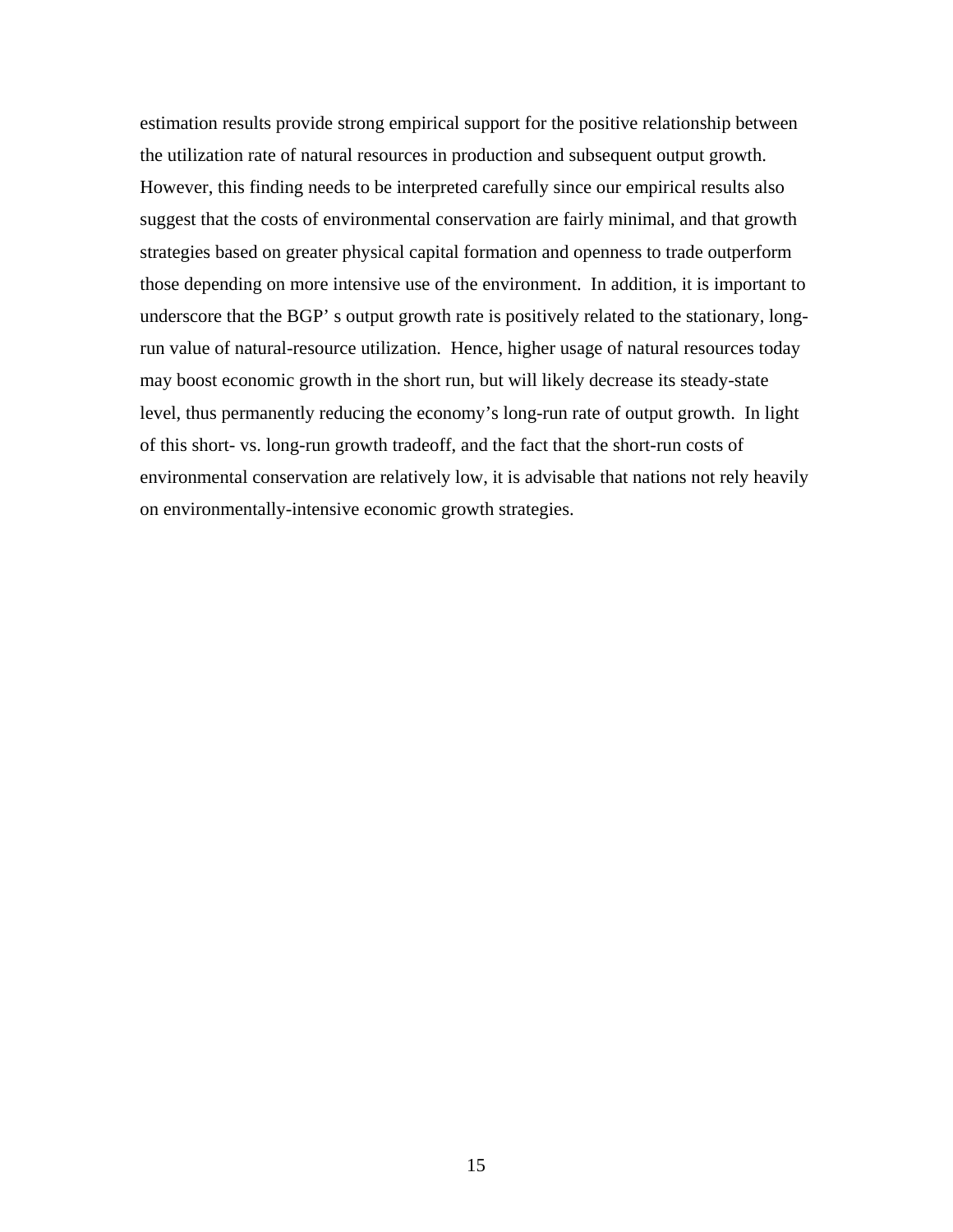## **References**

- Arellano, M., and S. Bond (1991). "Some Tests of Specification for Panel Data: Monte Carlo Evidence and an Application to Employment Equations," *Review of Economic Studies* 58, 277-297.
- Barro, R. J. (1991). "Economic Growth in a Cross-Section of Countries," *Quarterly Journal of Economics* 106, 407-444.
- Barro, R. J. (2000). "Inequality and Growth in a Panel of Countries," *Journal of Economic Growth* 5, 5-32.
- Barro, R. J., and J. Lee (2000). "International Data on Educational Attainment: Updates and Implications," Center for International Development, Harvard University, Working Paper No. 42. URL: <http://www.cid.harvard.edu/ciddata/ciddata.html>
- Brock, W. A., and M. S. Taylor. (2005). "Economic Growth and the Environment: A Review of Theory and Empirics," in *Handbook of Economic Growth*, Vol. 1B, edited by. P. Aghion and S. N. Durlauf, Elsevier: Amsterdam, 1749-1821.
- Forbes, K. (2000). "A Reassessment of the Relationship between Inequality and Growth," *American Economic Review* 90, 869-887.
- Global Footprint Network (2005). *National Footprint and Biocapacity Accounts*, Academic Edition. URL: [http://www.footprintnetwork.org](http://www.footprintnetwork.org/)
- Haberl, H., K. Erb and F. Krausmann (2001). "How to Calculate and Interpret Ecological Footprints for Long Periods of Time: The Case of Austria 1926-1995," *Ecological Economics* 38, 25-45.
- Heston, A., R. Summers and B. Aten (2006). *Penn World Table Version 6.2*, Center for International Comparisons of Production, Income and Prices, University of Pennsylvania. URL:<http://pwt.econ.upenn.edu/>
- Levine, R., and D. Renelt (1992). "A Sensitivity Analysis of Cross-Country Growth Regressions," *American Economic Review* 82, 942-963.
- Lopez, R. (1994). "The Environment as a Factor of Production: The Effects of Economic Growth and Trade Liberalization," *Journal of Environmental Economics and Management* 27, 163-184.
- Rees, W. (1992). "Ecological Footprints and Appropriated Carrying Capacity: What Urban Economics Leaves Out," *Environment and Urbanization* 4, 121-130.
- Smulders, S., and R. Gradus. (1996). "Pollution Abatement and Long-Term Growth," *European Journal of Political Economy* 12, 505-532.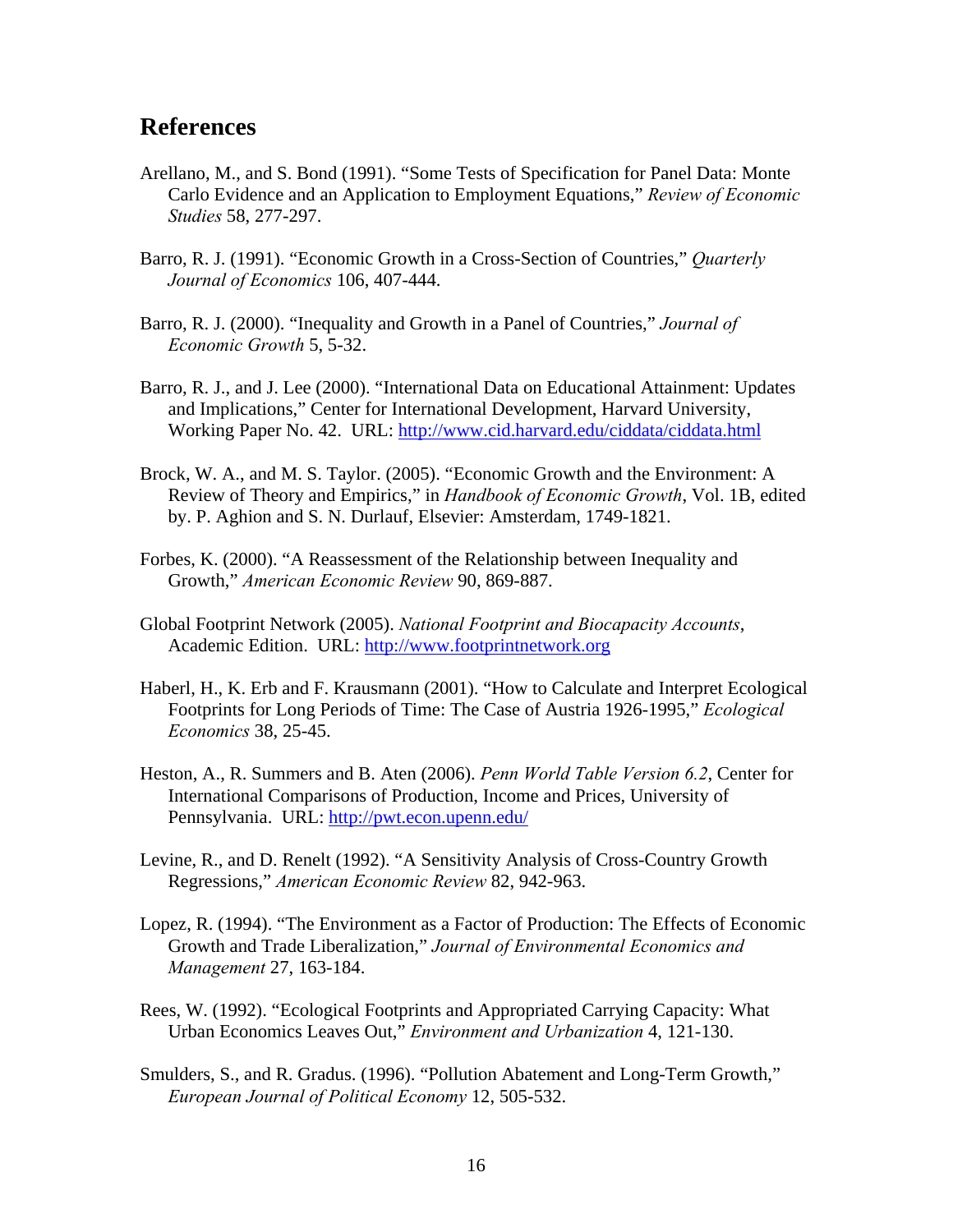- Smulders, S. (1999). "Endogenous Growth Theory and the Environment," in *Handbook of Environmental and Resource Economics*, edited by Jeroen C.J.M. van den Bergh, Edward Elgar: Cheltenham, UK, 610-621.
- Solow, R. M. (1974). "Intergenerational Equity and Exhaustible Resources," *Review of Economic Studies* 41, 29-45.
- Stiglitz, J. (1974). "Growth with Exhaustible Natural Resources: Efficient and Optimal Growth Paths," *Review of Economic Studies* 41, 123-137.
- Stokey, N. L. (1998). "Are There Limits to Growth?" *International Economic Review* 39, 1-31.
- Suzuki, H. (1976). "On the Possibility of Steadily Growing Per Capita Consumption in an Economy with a Wasting and Non-Replenishable Resource," *Review of Economic Studies* 43, 527-535.
- Wackernagel, M., and W. Rees (1996). *Our Ecological Footprint, Reducing Human Impact on the Earth*, New Society Publishers: Philadelphia.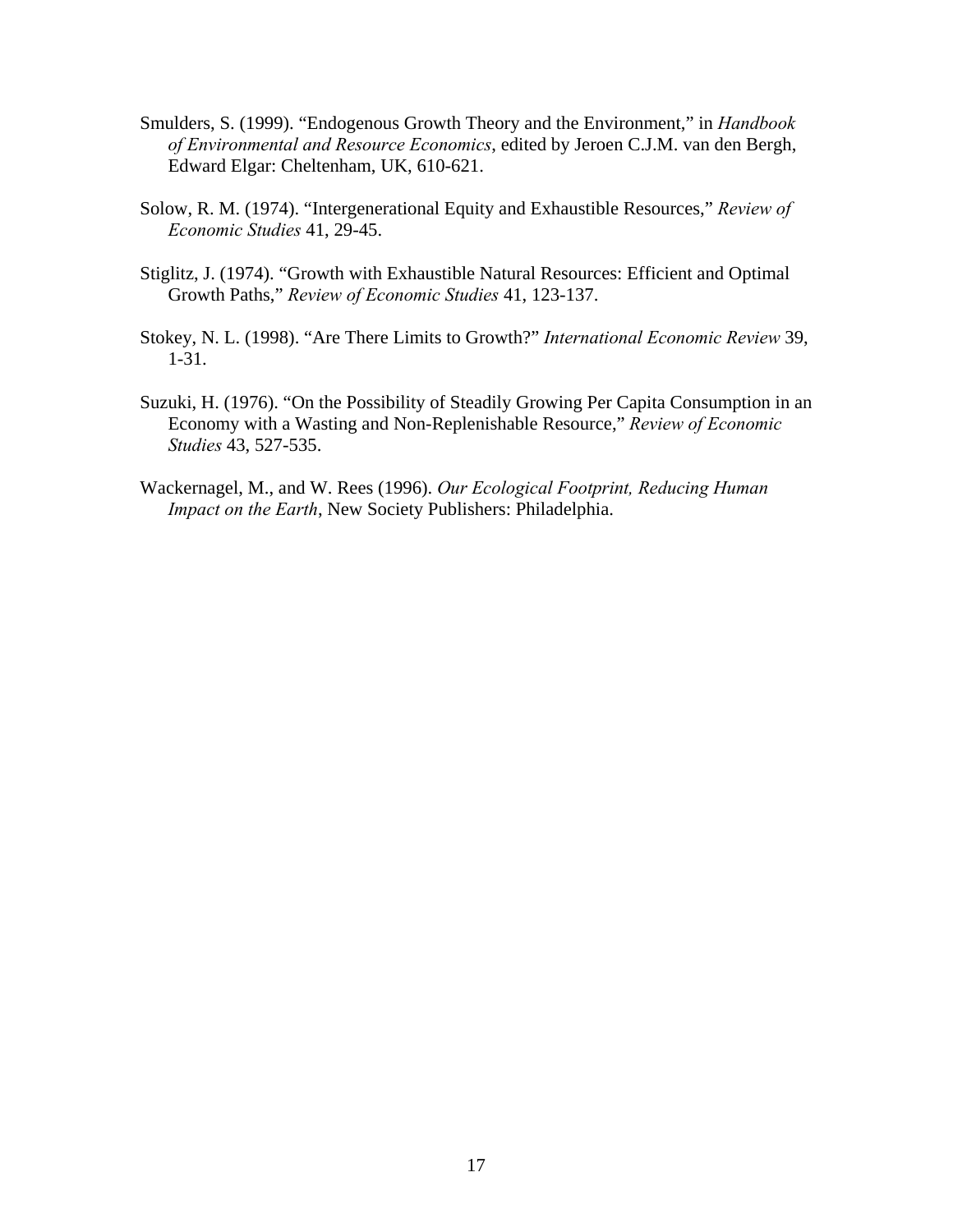| Country                  | Observations   | Range     | Country              | Observations     | Range     |
|--------------------------|----------------|-----------|----------------------|------------------|-----------|
| Afghanistan              | 7              | 1971-2001 | Lesotho              | 9                | 1961-2001 |
| Algeria                  | 9              | 1961-2001 | Liberia              | 7                | 1971-2001 |
| Argentina                | 9              | 1961-2001 | Malawi               | 9                | 1961-2001 |
| Australia                | 9              | 1961-2001 | Malaysia             | 9                | 1961-2001 |
| Austria                  | 9              | 1961-2001 | Mali                 | 9                | 1961-2001 |
| Bangladesh               | 6              | 1976-2001 | Mauritius            | 9                | 1961-2001 |
| Benin                    | 9              | 1961-2001 | Mexico               | 9                | 1961-2001 |
| <b>Bolivia</b>           | 9              | 1961-2001 | Mozambique           | 9                | 1961-2001 |
| <b>Botswana</b>          | 7              | 1971-2001 | Nepal                | 9                | 1961-2001 |
| <b>Brazil</b>            | 9              | 1961-2001 | <b>Netherlands</b>   | 9                | 1961-2001 |
| Cameroon                 | 9              | 1961-2001 | New Zealand          | 9                | 1961-2001 |
| Canada                   | 9              | 1961-2001 | Nicaragua            | 9                | 1961-2001 |
| Central African Republic | 7              | 1971-2001 | Niger                | 9                | 1961-2001 |
| Chile                    | 9              | 1961-2001 | Norway               | 9                | 1961-2001 |
| China                    | 6              | 1976-2001 | Pakistan             | 9                | 1961-2001 |
| Colombia                 | 9              | 1961-2001 | Panama               | 9                | 1961-2001 |
| Congo, Republic of       | 4              | 1986-2001 | Papua New Guinea     | 7                | 1971-2001 |
| Costa Rica               | 9              | 1961-2001 | Paraguay             | 9                | 1961-2001 |
| Denmark                  | 9              | 1961-2001 | Peru                 | 9                | 1961-2001 |
| Dominican Republic       | 9              | 1961-2001 | Philippines          | 9                | 1961-2001 |
| Ecuador                  | 9              | 1961-2001 | Poland               | $\overline{7}$   | 1971-2001 |
| Egypt                    | 6              | 1976-2001 | Portugal             | 9                | 1961-2001 |
| El Salvador              | 9              | 1961-2001 | Rwanda               | 9                | 1961-2001 |
| Finland                  | 9              | 1961-2001 | Senegal              | 9                | 1961-2001 |
| France                   | 9              | 1961-2001 | Sierra Leone         | $\overline{7}$   | 1971-2001 |
| Gambia, The              | 9              | 1961-2001 | South Africa         | 9                | 1961-2001 |
| Germany                  | 7              | 1971-2001 | Spain                | 9                | 1961-2001 |
| Ghana                    | 9              | 1961-2001 | Sri Lanka            | 9                | 1961-2001 |
| Greece                   | 9              | 1961-2001 | Sudan                | $\overline{7}$   | 1971-2001 |
| Guatemala                | 9              | 1961-2001 | Swaziland            | 7                | 1971-2001 |
| Guinea-Bissau            | 9              | 1961-2001 | Sweden               | 9                | 1961-2001 |
| Haiti                    | 6              | 1971-1996 | Switzerland          | 9                | 1961-2001 |
| Honduras                 | 9              | 1961-2001 | Syria                | 9                | 1961-2001 |
| Hungary                  | 7              | 1971-2001 | Tanzania             | 9                | 1961-2001 |
| India                    | 9              | 1961-2001 | Thailand             | 9                | 1961-2001 |
| Indonesia                | 9              | 1961-2001 | Togo                 | 9                | 1961-2001 |
| Iran                     | 9              | 1961-2001 | Trinidad & Tobago    | 9                | 1961-2001 |
| Iraq                     | 7              | 1971-2001 | Tunisia              | 9                | 1961-2001 |
| Ireland                  | 9              | 1961-2001 | Turkey               | $\boldsymbol{9}$ | 1961-2001 |
| Israel                   | 9              | 1961-2001 | Uganda               | 9                | 1961-2001 |
| Italy                    | 9              | 1961-2001 | United Kingdom       | 9                | 1961-2001 |
| Jamaica                  | 9              | 1961-2001 | <b>United States</b> | 9                | 1961-2001 |
| Japan                    | 9              | 1961-2001 | Uruguay              | 9                | 1961-2001 |
| Jordan                   | 9              | 1961-2001 | Venezuela            | 9                | 1961-2001 |
| Kenya                    | 9              | 1961-2001 | Zambia               | 9                | 1961-2001 |
| Korea, Republic of       | 9              | 1961-2001 | Zimbabwe             | 9                | 1961-2001 |
| Kuwait                   | $\overline{7}$ | 1971-2001 |                      |                  |           |

# **Table 1: Countries and Periods**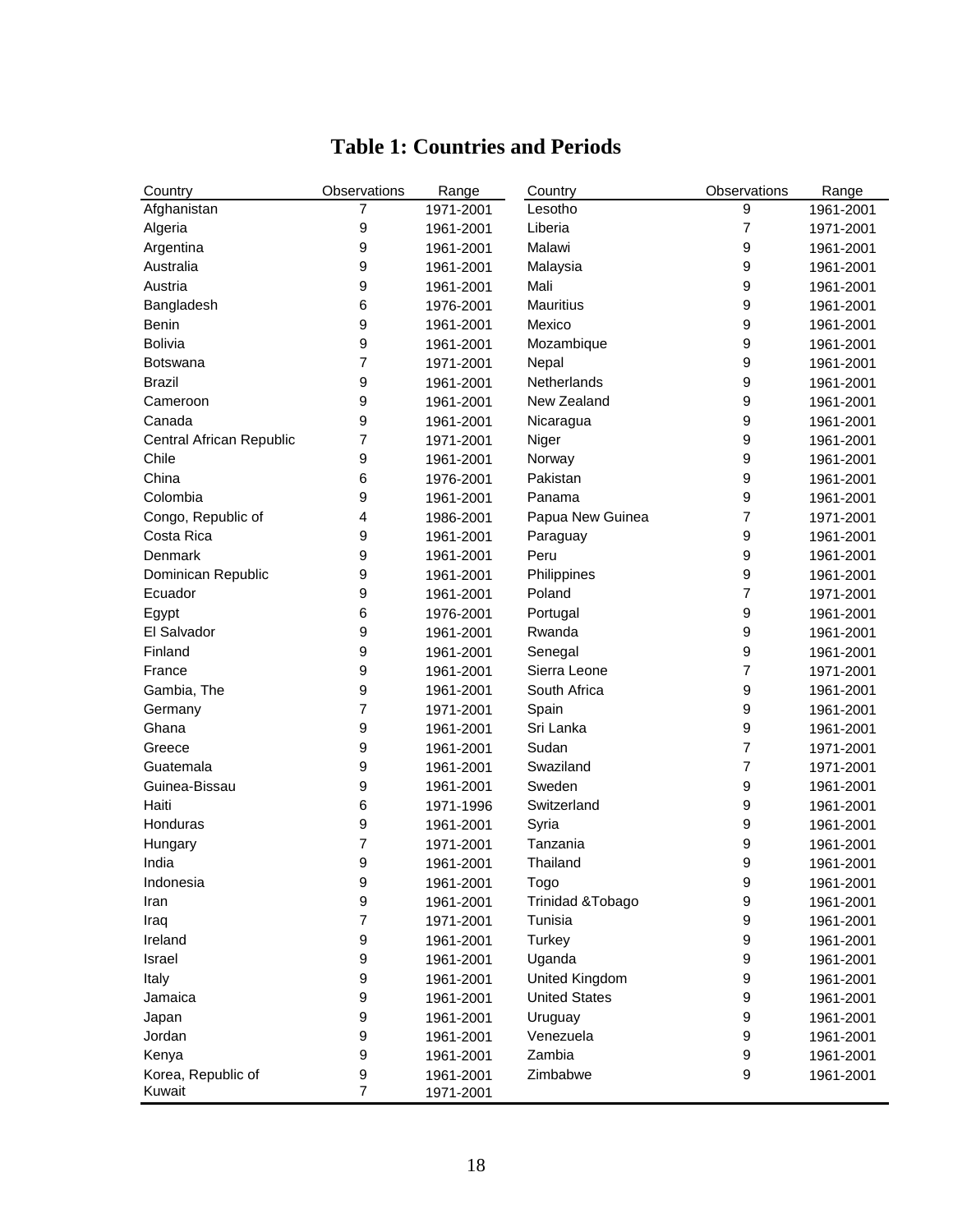| Country                                                                         | Avg  | Min       | Max          | Std. Dev. | Country                      | Avg  | Min  | Max   | Std. Dev. |
|---------------------------------------------------------------------------------|------|-----------|--------------|-----------|------------------------------|------|------|-------|-----------|
| Afghanistan                                                                     | 0.22 | 0.14      | 0.31         | 0.06      | Lesotho                      | 0.96 | 0.75 | 1.23  | 0.15      |
| Algeria                                                                         | 1.21 | 0.81      | 1.49         | 0.27      | Liberia                      | 0.80 | 0.58 | 0.9   | 0.11      |
| Argentina                                                                       | 2.70 | 2.28      | 2.92         | 0.21      | Malawi                       | 0.69 | 0.46 | 0.91  | 0.19      |
| Australia                                                                       | 6.60 | 5.34      | 8.24         | 1.06      | Malaysia                     | 1.58 | 1.08 | 2.61  | 0.51      |
| Austria                                                                         | 3.77 | 2.56      | 4.67         | 0.70      | Mali                         | 0.94 | 0.78 | 1.2   | 0.14      |
| Bangladesh                                                                      | 0.45 | 0.34      | 0.55         | 0.07      | <b>Mauritius</b>             | 1.02 | 0.71 | 1.7   | 0.32      |
| Benin                                                                           | 0.93 | 0.77      | 1.08         | 0.12      | Mexico                       | 1.94 | 1.4  | 2.38  | 0.35      |
| <b>Bolivia</b>                                                                  | 1.14 | 0.99      | 1.25         | 0.09      | Mozambique                   | 0.66 | 0.55 | 0.72  | 0.06      |
| Botswana                                                                        | 1.37 | 1.01      | 2.34         | 0.47      | Nepal                        | 0.64 | 0.56 | 0.75  | 0.06      |
| <b>Brazil</b>                                                                   | 1.80 | 1.61      | 2.08         | 0.15      | Netherlands                  | 3.71 | 2.48 | 4.49  | 0.69      |
| Cameroon                                                                        | 0.94 | 0.74      | 1.12         | 0.14      | New Zealand                  | 4.43 | 3.87 | 5.38  | 0.56      |
| Canada                                                                          | 6.19 | 4.5       | 7.29         | 0.80      | Nicaragua                    | 1.30 | 0.94 | 1.49  | 0.21      |
| Republic                                                                        | 0.89 | 0.82      | 0.98         | 0.07      | Niger                        | 1.32 | 1.09 | 1.49  | 0.15      |
| Chile                                                                           | 1.50 | 1.17      | 1.71         | 0.21      | Norway                       | 4.40 | 2.9  | 5.92  | 1.01      |
| China                                                                           | 1.23 | 0.91      | 1.54         | 0.25      | Pakistan                     | 0.58 | 0.53 | 0.64  | 0.04      |
| Colombia                                                                        | 1.16 | 1.09      | 1.27         | 0.06      | Panama                       | 1.67 | 1.51 | 1.87  | 0.11      |
| Congo, Republic of                                                              | 0.67 | 0.52      | 0.86         | 0.16      | Papua New Guinea             | 1.48 | 0.96 | 1.82  | 0.29      |
| Costa Rica                                                                      | 1.84 | 1.53      | 3.07         | 0.48      | Paraguay                     | 1.89 | 1.72 | 1.99  | 0.09      |
| Denmark                                                                         | 5.01 | 3.9       | 6.77         | 0.85      | Peru                         | 0.90 | 0.68 | 1.09  | 0.14      |
| Dominican Republic                                                              | 1.16 | 0.96      | 1.65         | 0.20      | Philippines                  | 0.92 | 0.83 | 1.05  | 0.07      |
| Ecuador                                                                         | 1.18 | 0.87      | 1.44         | 0.16      | Poland                       | 4.16 | 3.3  | 4.78  | 0.61      |
| Egypt                                                                           | 1.14 | 0.97      | 1.25         | 0.09      | Portugal                     | 2.87 | 2.19 | 4.17  | 0.69      |
| El Salvador                                                                     | 0.91 | 0.79      | 1.22         | 0.13      | Rwanda                       | 0.81 | 0.64 | 0.97  | 0.11      |
| Finland                                                                         | 4.68 | 3.96      | 5.52         | 0.50      | Senegal                      | 1.38 | 1.14 | 1.62  | 0.17      |
| France                                                                          | 3.67 | 2.89      | 4.05         | 0.39      | Sierra Leone                 | 0.85 | 0.71 | 1.06  | 0.13      |
| Gambia, The                                                                     | 1.08 | 0.84      | 1.28         | 0.12      | South Africa                 | 2.50 | 1.74 | 3     | 0.41      |
| Germany                                                                         | 4.45 | 3.81      | 4.78         | 0.34      | Spain                        | 2.93 | 1.9  | 4.16  | 0.66      |
| Ghana                                                                           | 0.87 | 0.7       | 1.06         | 0.12      | Sri Lanka                    | 0.76 | 0.69 | 0.85  | 0.05      |
| Greece                                                                          | 3.09 | 1.86      | 5.06         | 1.03      | Sudan                        | 0.95 | 0.85 | 1.09  | 0.10      |
| Guatemala                                                                       | 0.93 | 0.89      | 1.05         | 0.05      | Swaziland                    | 1.03 | 0.82 | 1.33  | 0.21      |
| Guinea-Bissau                                                                   | 0.80 | 0.66      | 0.88         | 0.07      | Sweden                       | 4.29 | 3.59 | 5.18  | 0.56      |
| Haiti                                                                           | 0.66 | 0.53      | 0.75         | 0.09      | Switzerland                  | 3.88 | 2.92 | 4.42  | 0.50      |
| Honduras                                                                        | 1.26 | 0.97      | 1.75         | 0.26      | Syria                        | 1.36 | 1.02 | 1.65  | 0.24      |
| Hungary                                                                         | 3.57 | 2.85      | 3.99         | 0.46      | Tanzania                     | 0.77 | 0.61 | 0.87  | 0.09      |
| India                                                                           | 0.71 | 0.66      | 0.81         | 0.05      | Thailand                     | 1.00 | 0.78 | 1.54  | 0.25      |
| Indonesia                                                                       | 0.90 | 0.83      | 1.05         | 0.07      | Togo                         | 0.94 | 0.73 | 1.22  | 0.17      |
| Iran                                                                            | 1.53 | 1.15      | 2.02         | 0.29      | <b>Trinidad &amp; Tobago</b> | 2.37 | 1.24 | 4.06  | 0.87      |
| Iraq                                                                            |      | 0.85 0.62 | $\mathbf{1}$ | 0.14      | Tunisia                      | 1.26 | 1.11 | 1.45  | 0.12      |
| Ireland                                                                         | 3.84 | 2.75      | 4.91         | 0.65      | Turkey                       | 1.88 | 1.73 | 2.05  | 0.11      |
| Israel                                                                          | 4.05 | 2.34      | 8.5          | 1.83      | Uganda                       | 1.30 | 1.01 | 1.7   | 0.27      |
| Italy                                                                           | 2.98 | 1.87      | 3.79         | 0.63      | United Kingdom               | 4.29 | 3.23 | 4.93  | 0.50      |
| Jamaica                                                                         | 1.56 | 1.09      | 2.04         | 0.33      | <b>United States</b>         | 7.21 | 4.69 | 8.42  | 1.19      |
| Japan                                                                           | 3.27 | 1.88      | 4.07         | 0.71      | Uruguay                      | 3.40 | 2.06 | 10.47 | 2.66      |
| Jordan                                                                          | 1.40 | 1         | 1.79         | 0.26      | Venezuela                    | 2.34 | 1.72 | 2.88  | 0.33      |
| Kenya                                                                           | 0.86 | 0.69      | 1.04         | 0.12      | Zambia                       | 0.77 | 0.53 | 1.03  | 0.19      |
| Korea, Republic of                                                              | 1.95 | 0.79      | 3.08         | 0.81      | Zimbabwe                     | 1.00 | 0.55 | 1.23  | 0.22      |
| Kuwait                                                                          | 5.41 | 2.35      | 7.91         | 1.97      |                              |      |      |       |           |
| Note: Ecological Footprints are measured in standardized global hectares (gha). |      |           |              |           |                              |      |      |       |           |

# **Table 2: Summary Statistics of the Ecological Footprint**